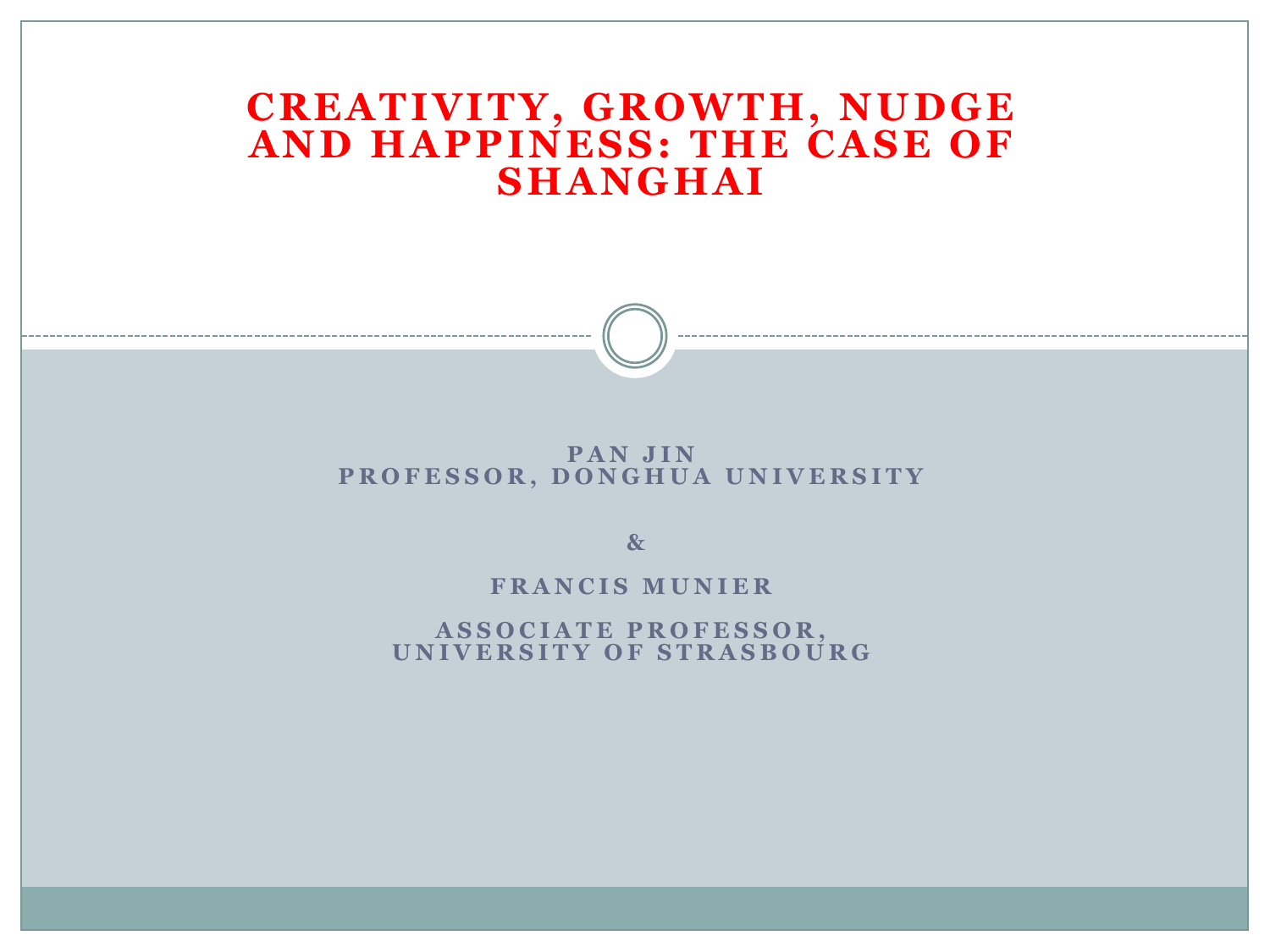- Florida R, Mellander C, & H. Qian (2012) "China's development disconnect" *Environment and Planning*, 44(3) 628 – 648
	- "(…) *that neither talent nor technology is associated with the economic performance of Chinese regions",*
	- which suggests that China has to cope with many *"obstacles in moving from its current industrial stage of development to a more knowledge-based economy*".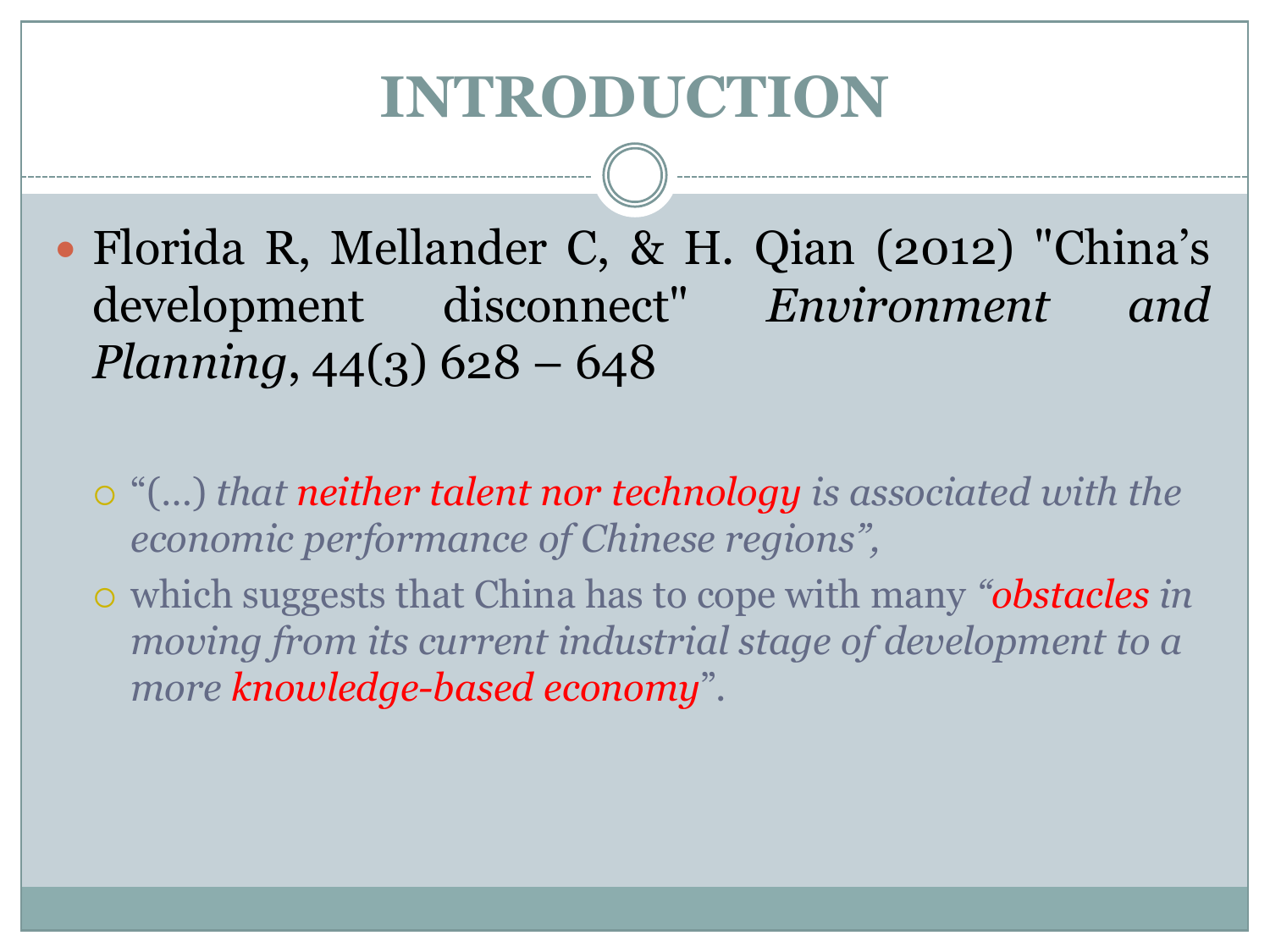- *A contrario*, the aim of this article consists to demonstrate that because of the current focus on creativity, and because of the cultural specificities
- China has some assets leading to a knowledge-based and creativity-based society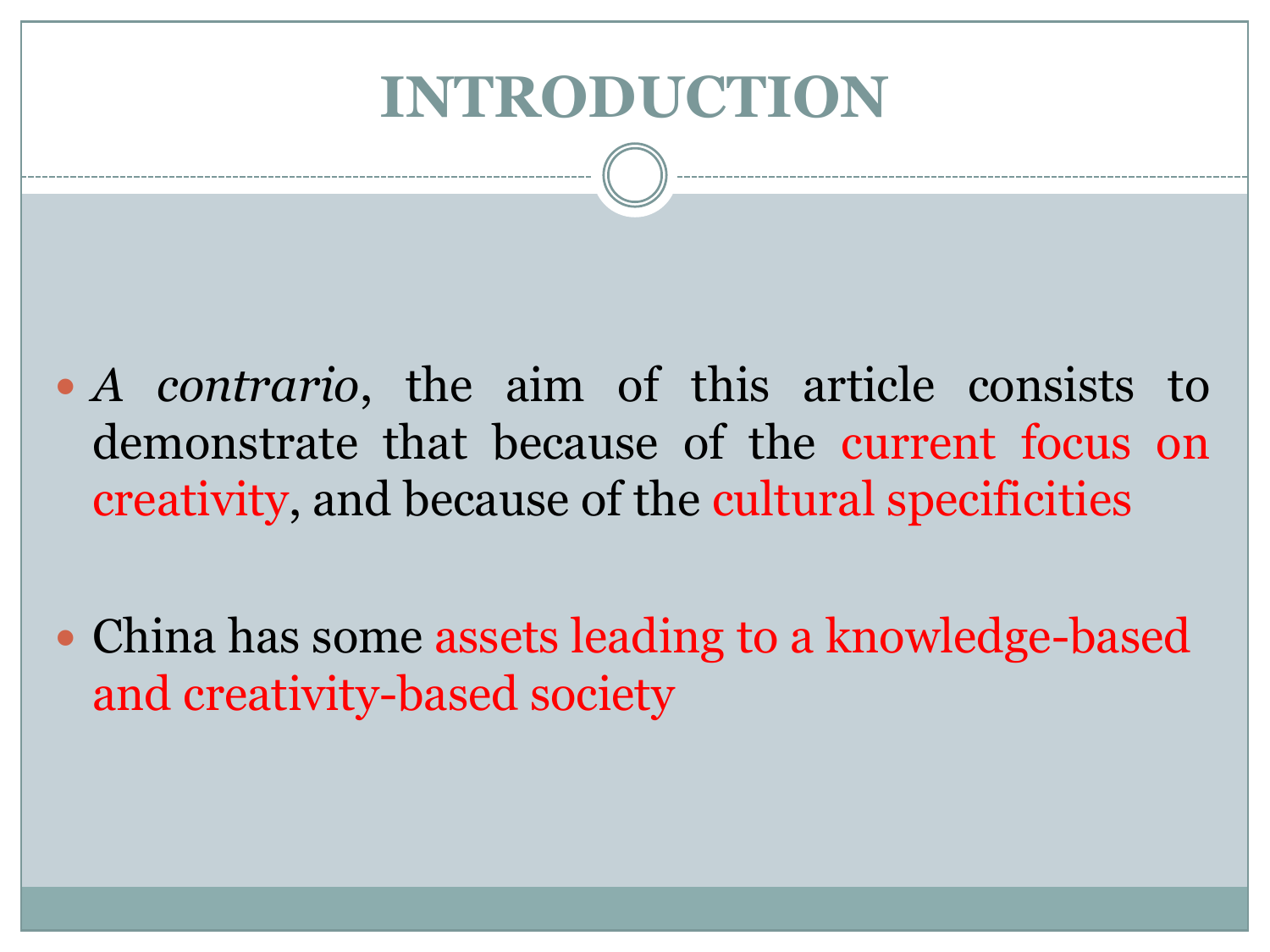- Why we choose Shanghai?
- The implementation process of creativity seems to be quite dynamic for this city (rank of Fast Cities 2007)
- Need to focus on creativity and well-being is now the new challenge (World Bank (2012), *China 2030: Building a Modern, Harmonious, and Creative High-Income Society*, report)

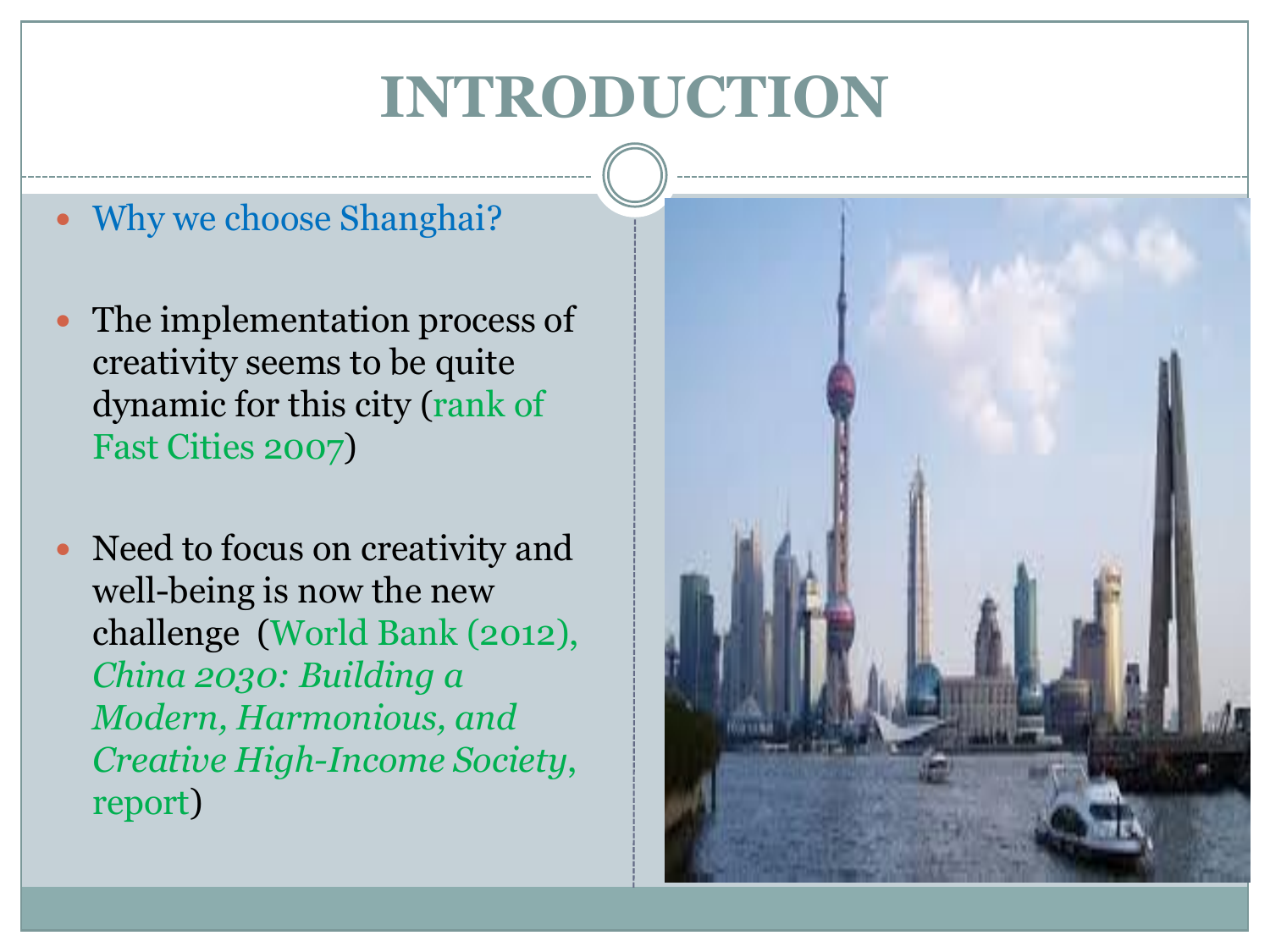#### Table 1: Basic information of Shanghai creative industry

| Year | Output<br><b>Gross</b> | Value Added (Billion   Growth Rate   Contribution |      | to i                  | Number     |
|------|------------------------|---------------------------------------------------|------|-----------------------|------------|
|      | (Billion Yuan)         | <b>Yuan</b>                                       | (%)  | $($ %) $^{-}$<br>GDP. | Employment |
| 2010 | 549.903                | 167.379                                           | 15.6 | 14                    | 1,089,400  |
| 2011 | 642.918                | 192.375                                           |      | 155                   | 1,180,200  |
| 2012 | 769.536                | 226.976                                           | 10.8 | 20 2                  | 1,291,600  |



**■ Gross Output ■ Value Added** 

#### Graph 1: Gross output and Value added of Shanghai creative industry from 2010 to 2012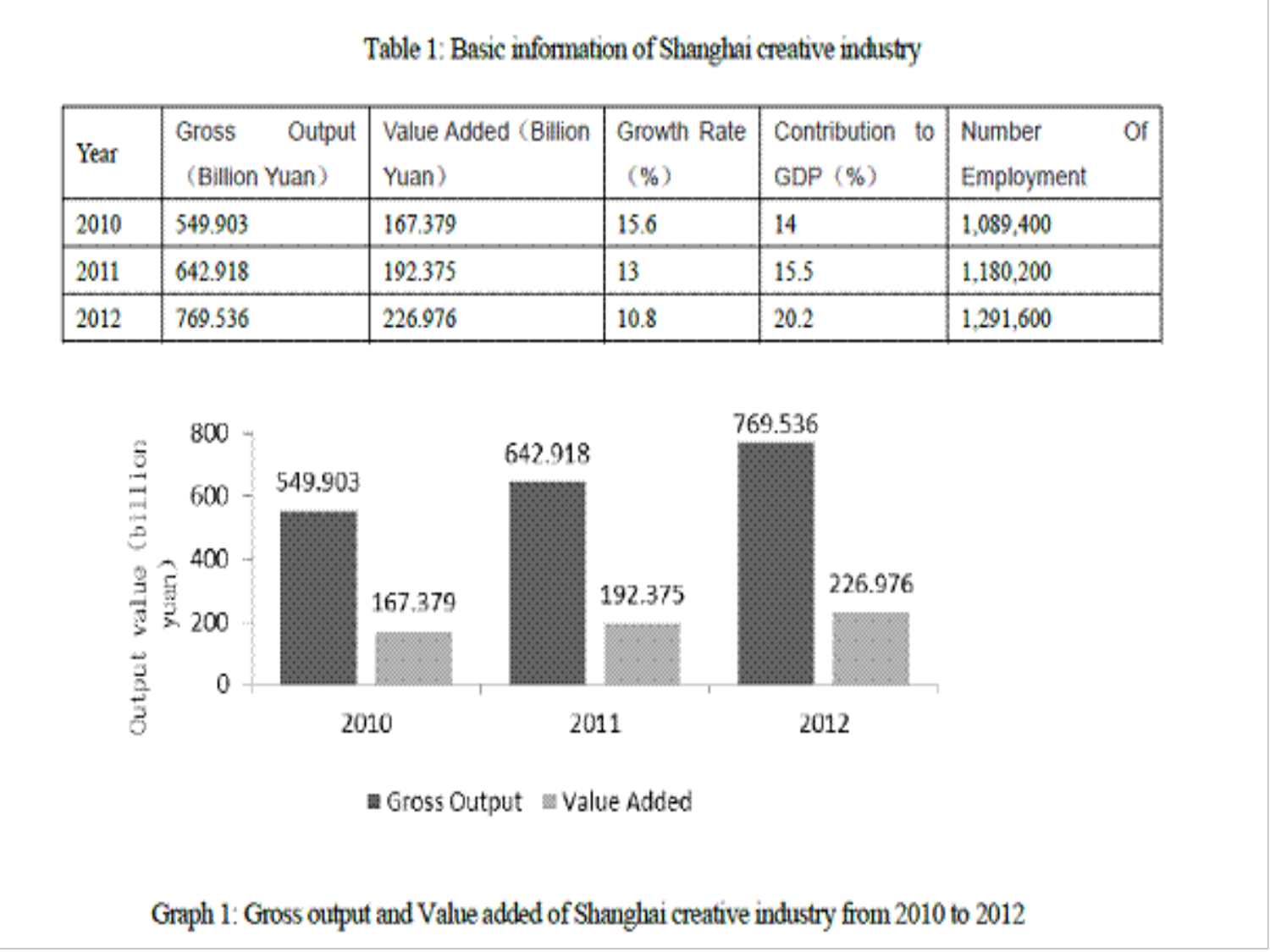Discontinue the historical model based on low labor costs and rather continue its shift towards creativity

 Is it the right road towards both a new line of attack to uphold the quantitative growth and to improve the quality of life of citizens

• and to reach a position as "created in China" rather than "made in China"?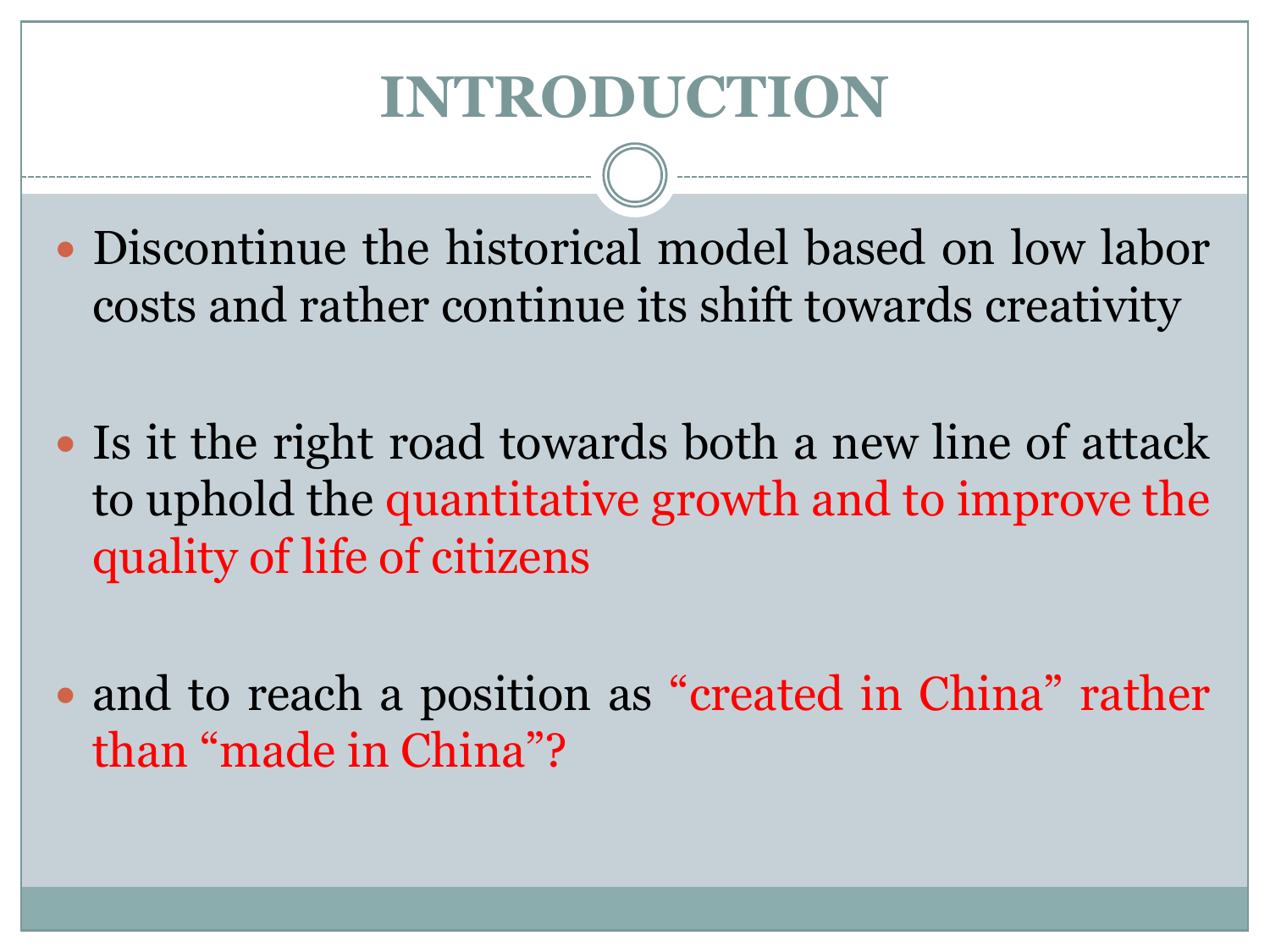• Importance of creativity as a vector of both quantitative and qualitative economic growth.

- Cultural difference of Chinese society in terms of understanding and implementation of creativity strategy
- This cultural difference may appear as a natural advantage compared to the West habits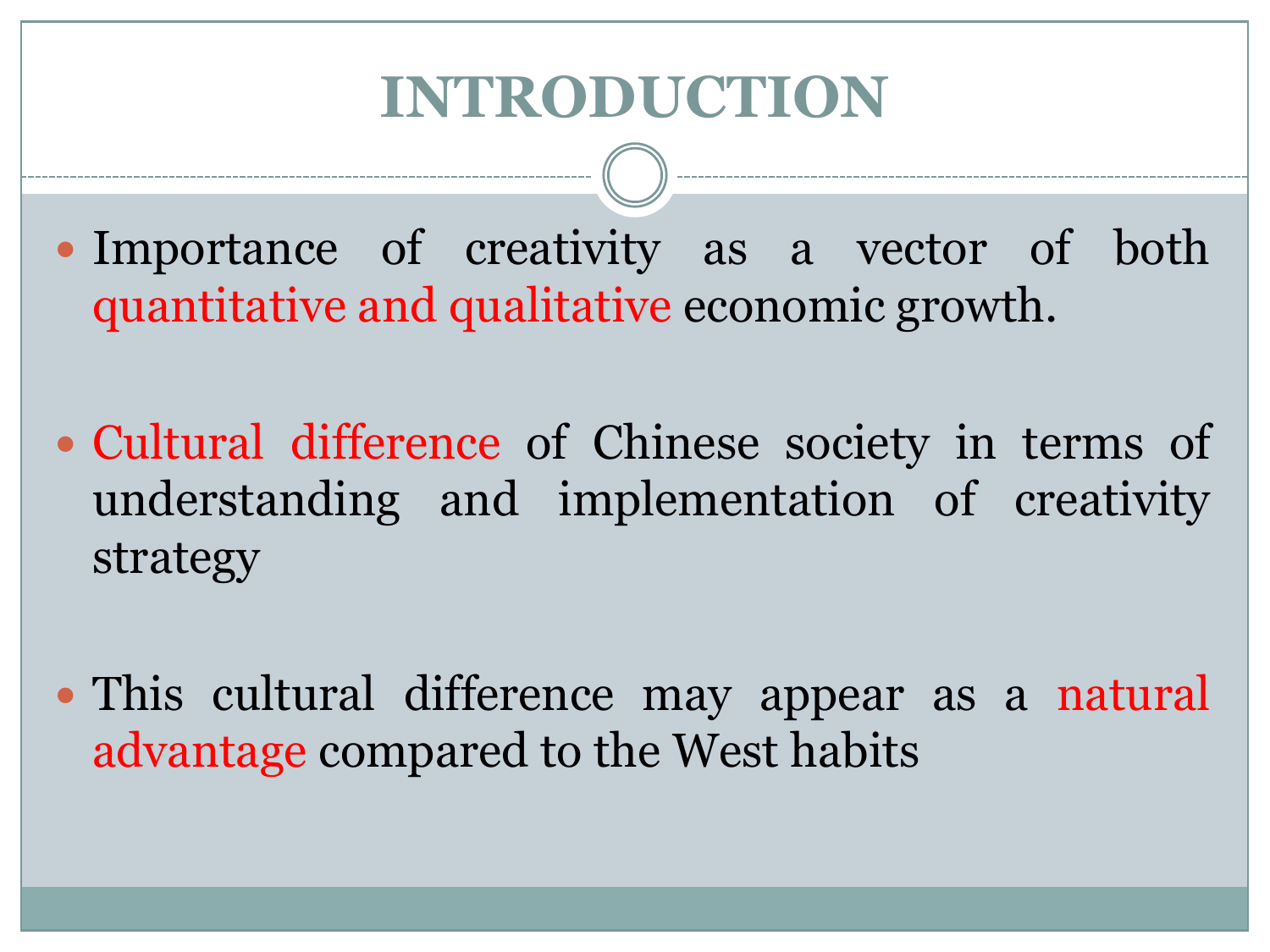## **Creativity and the city**

 Since the seminal work of Jacobs (1969) and Hall (1998) and those more provocative from Landry (2000) and Florida (2002), creativity is increasingly accepted at the level of perimeter of the city.

 City appears to be the ideal "space" for identifying and promoting creativity, and also for conducting *ad hoc* policies

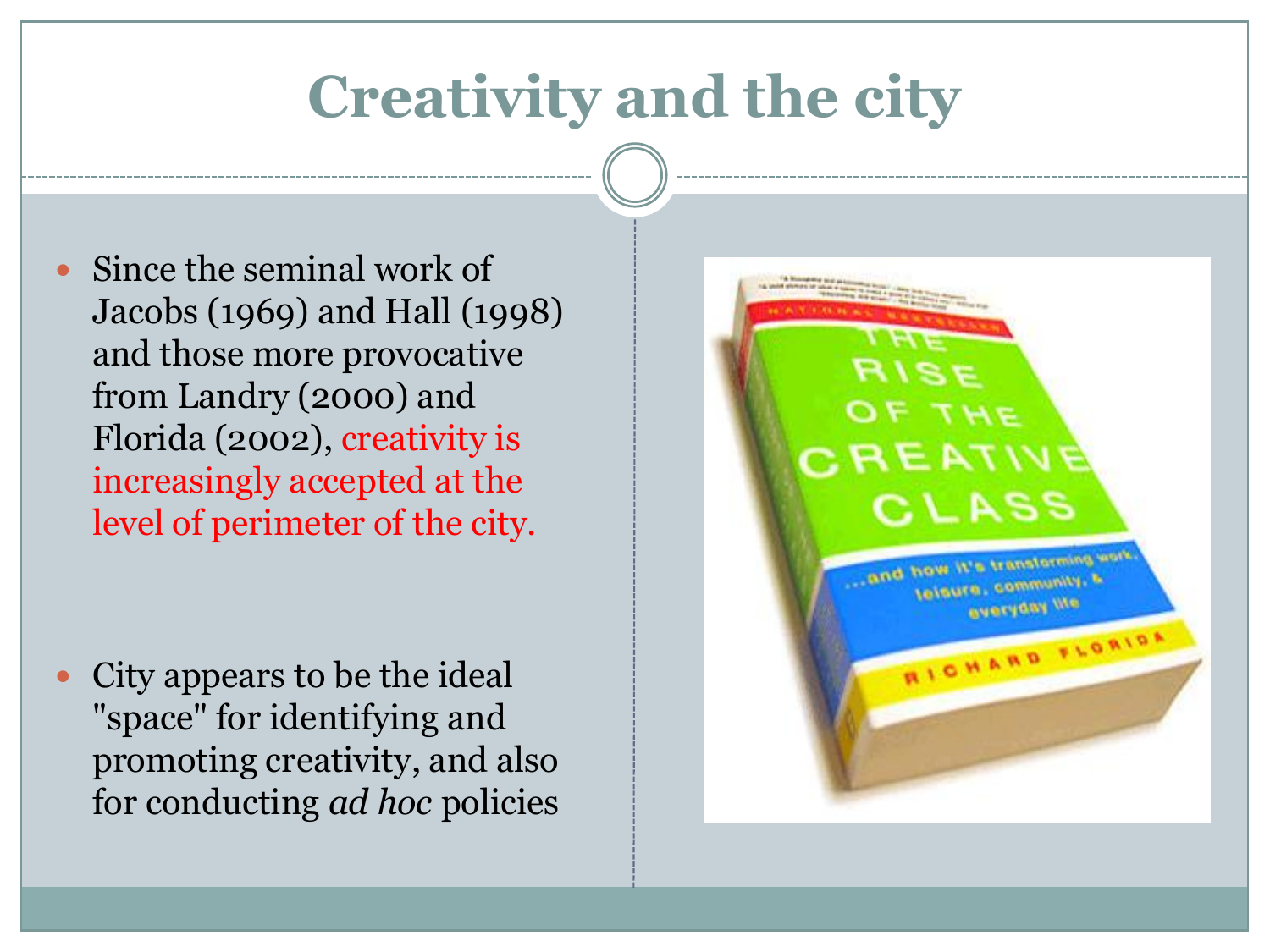### Creative Class - Values

- Florida (2002) : creative class is the focal node of the creative dynamics of cities.
- Congruence between talent, technology and tolerance.
- The so-called creative people are rather well educated and graduates.
- Tolerant behavior the socalled postmodern values identified by Ingelhart (1997).

### RONALD INGLEHART

# **MODERNIZATION** and **POSTMODERNIZATION**

CULTURAL, ECONOMIC, AND POLITICAL CHANGE IN 43 SOCIETIES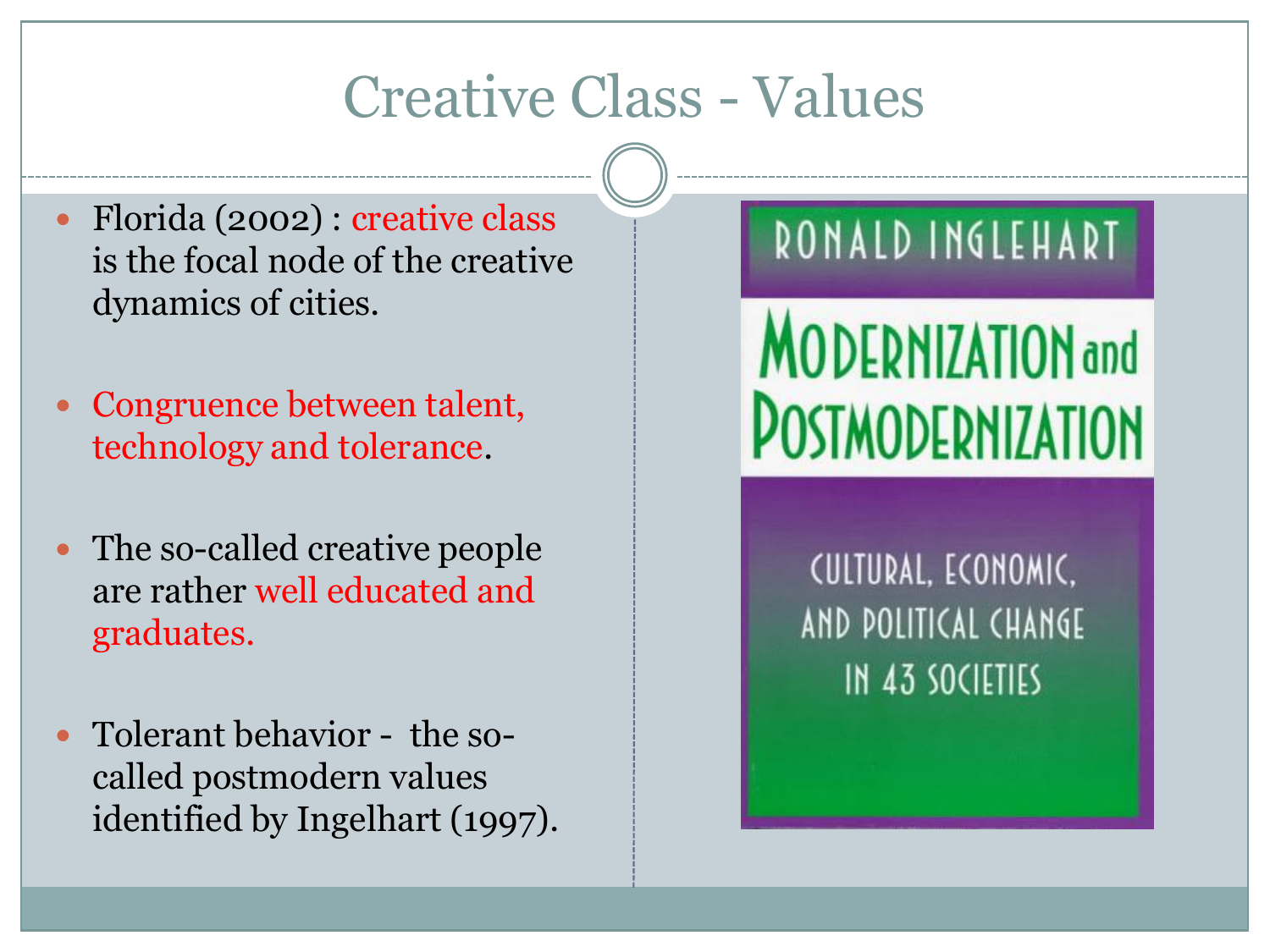### **Creative Class, Values and some Indexes**

- Tolerant image of the city would be a key element for attracting creative class.
- Florida (2002) : "The Gay Index" and "The bohemian Index" as proxies indicators for attractiveness and creativity.

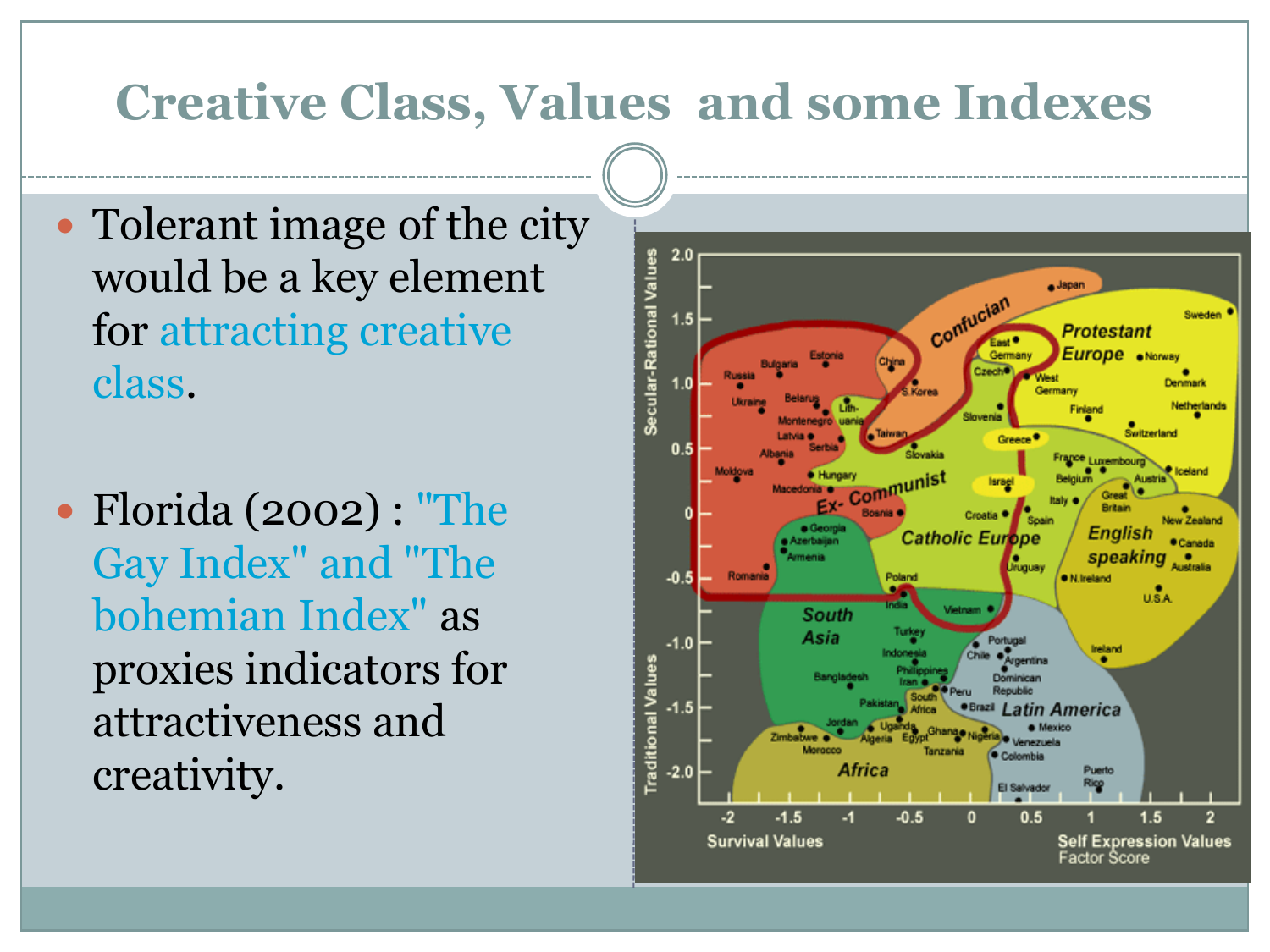### **Creativity and the importance of the "milieu"**

- Interesting because they give an idea about the importance of the 'milieu' as catalyst for creativity.
- Consequently, technology and knowledge are necessary but not sufficient.
- The 'milieu' plays a key role in the implementation of a dynamic of creativity.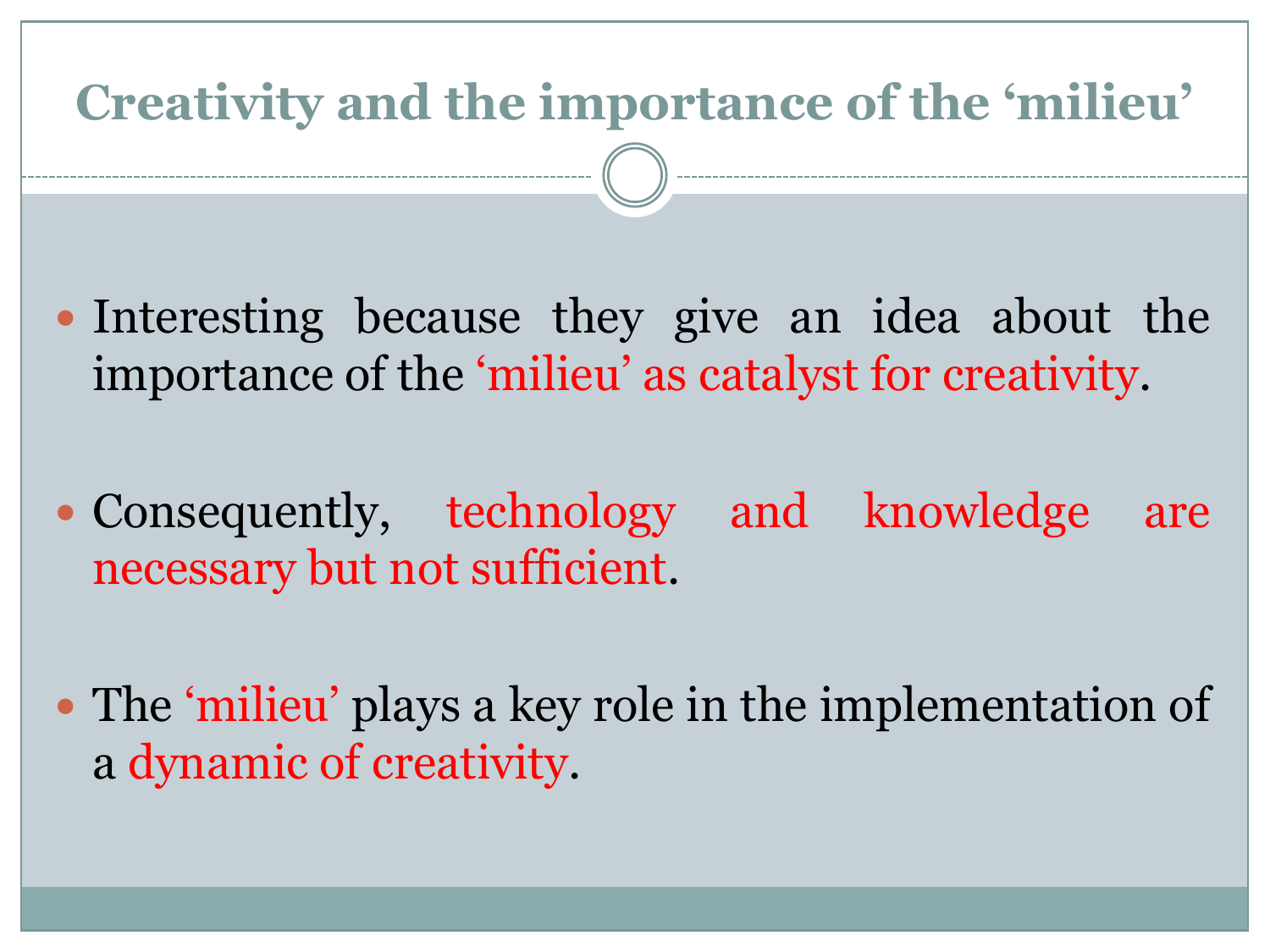### **Creative Clusters Cultural-Creative Clustering Strategy**

- Creative Clusters (Flew, 2005)
- Cultural-Creative Clustering Strategy (Mommaas, 2009).
- Type of culture and the shape and history of institutions are central to the understanding and possible replication of these strategies clusters (Oakley, 2009; Pratt, 2009)
- in different civilization and in different cultural contexts (Tschang, 2009).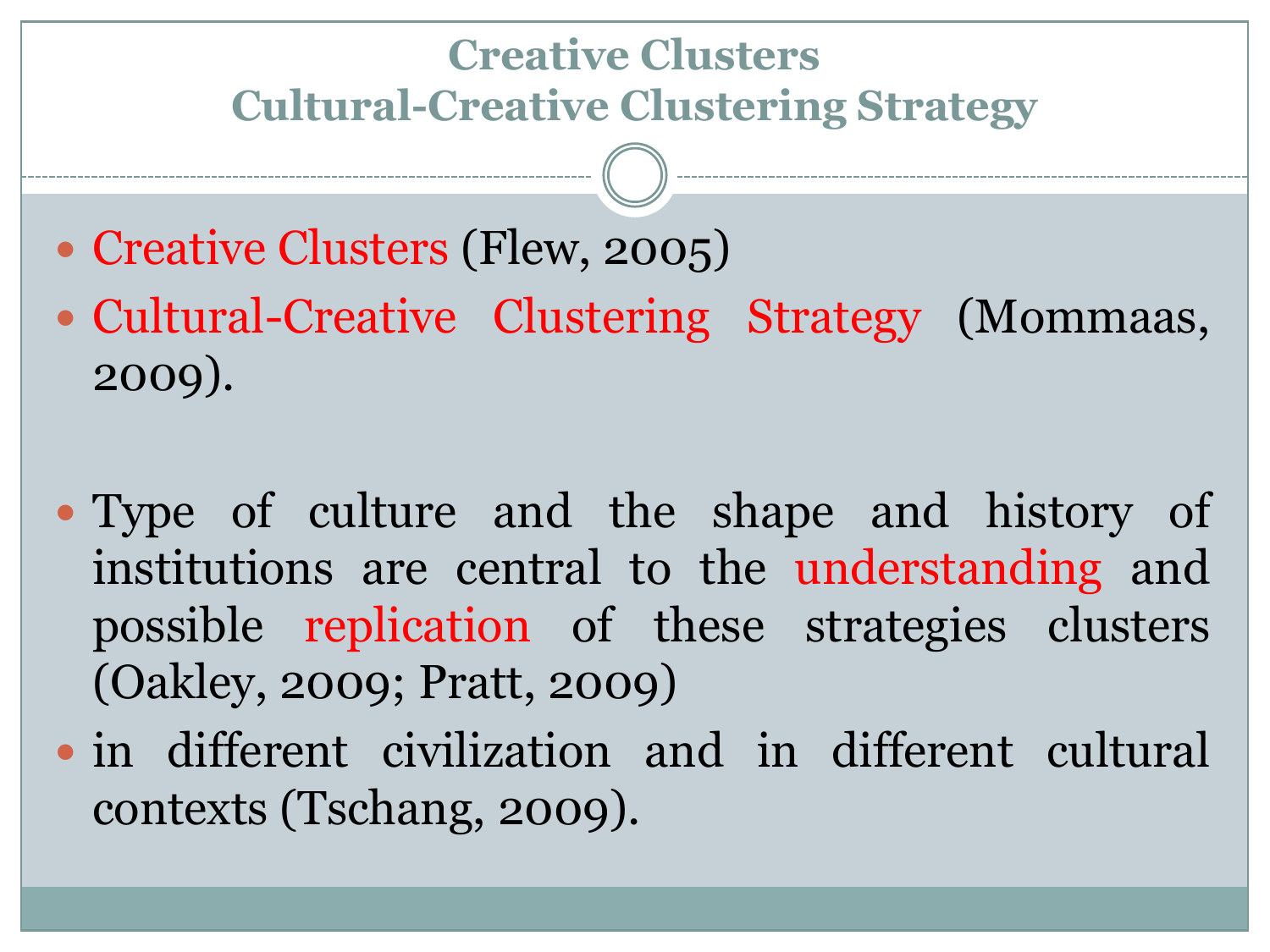## **The issue of culture and civilization**

- The issue of culture and civilization inherent of the 'milieu' is also recurrent within the topic of Creative Industries.
- "*Creative industries" dates back to 1997/1998 in the UK when creative industries were defined as*
	- *"those activities which have their origin in individual creativity, skill and talent which have a potential for wealth and job creation through the generation and exploitation of intellectual property*"".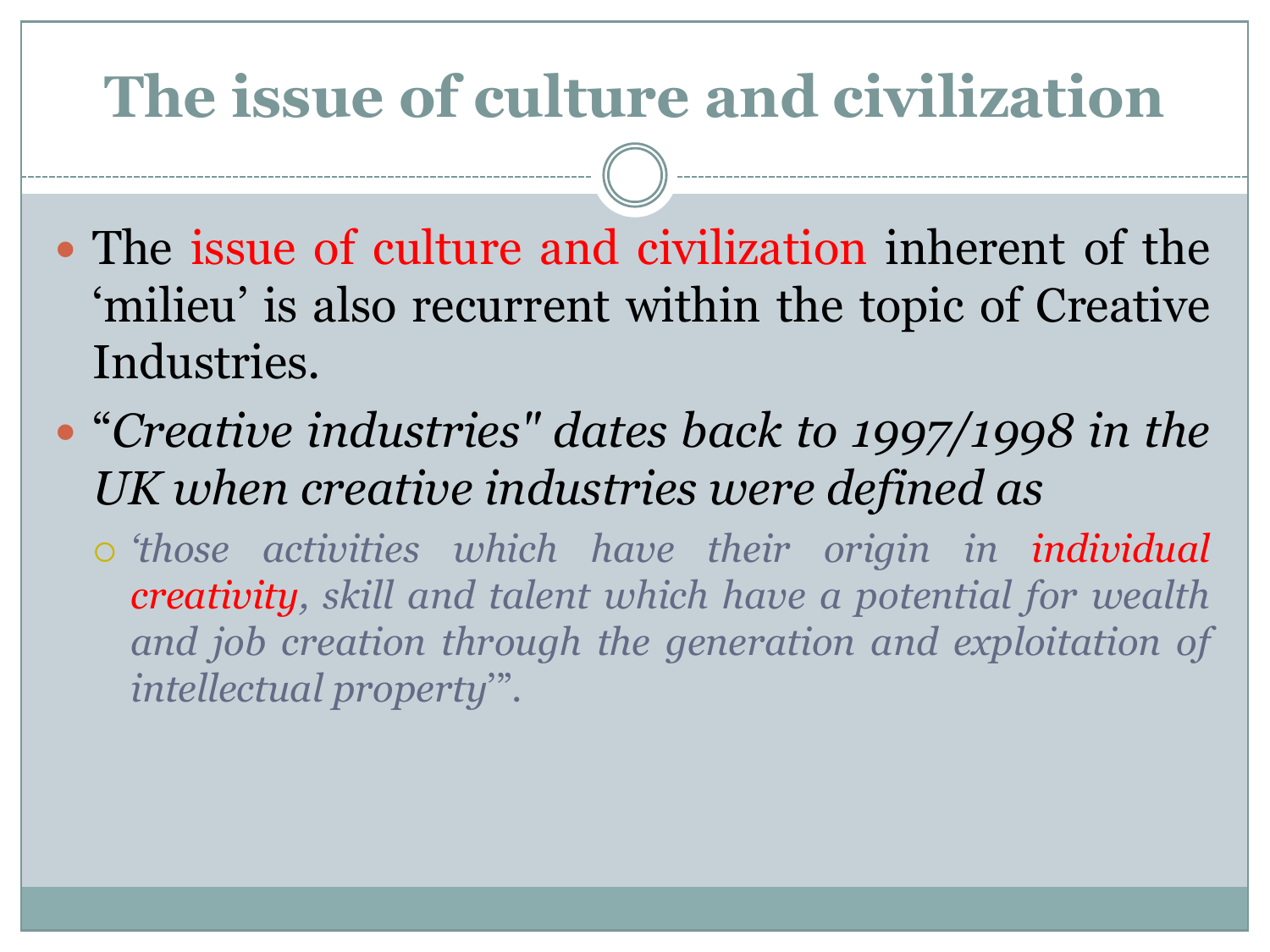## **Creativity and the social network**

 Beyond this very pragmatic definition, Chen (2012) also insists upon the weight of culture in creativity

• and the fact that creativity is produced, deployed, used and enjoyed differently in today's postmodern societies.

• One vector of the clustering process is precisely the social network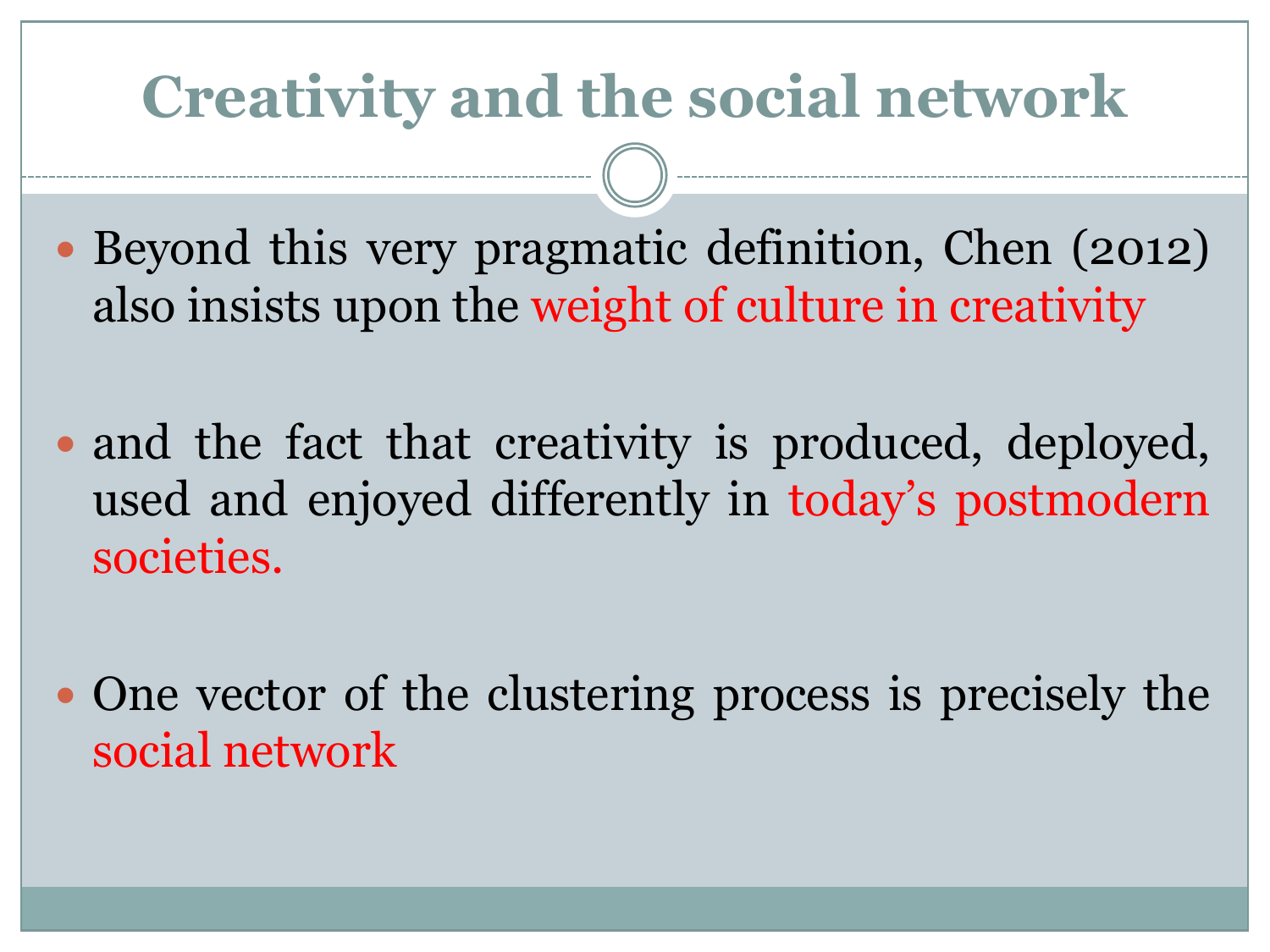## **Trust, long-term…Guanxi**

- The Cooperation between firms and individuals and institutions product trust and is based on, promoting long-term decisions and thereby overcome the contractual constraints of market which is more focusing on short-term.
- In this respect, we consider that the concept of *Guanxi* is an undeniable cultural specific asset that China can use with a real advantage.

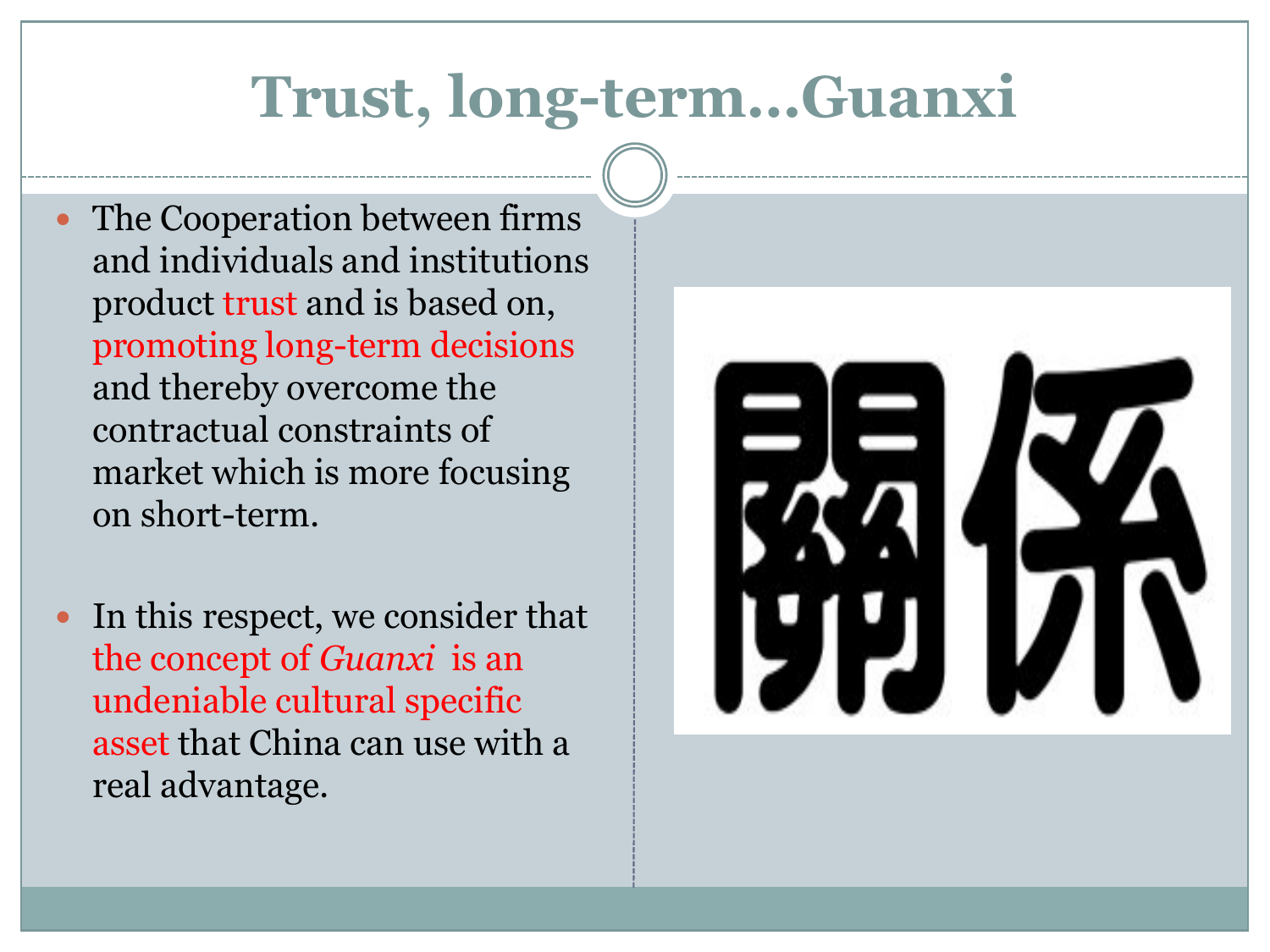### **Hard and soft infrastructure**

• Similarly, Landry (2000, p. 133) suggests that the creative environment is a combination of hard infrastructure, of network of institutions and districts which define the idiosyncrasy of a city, and also of soft infrastructure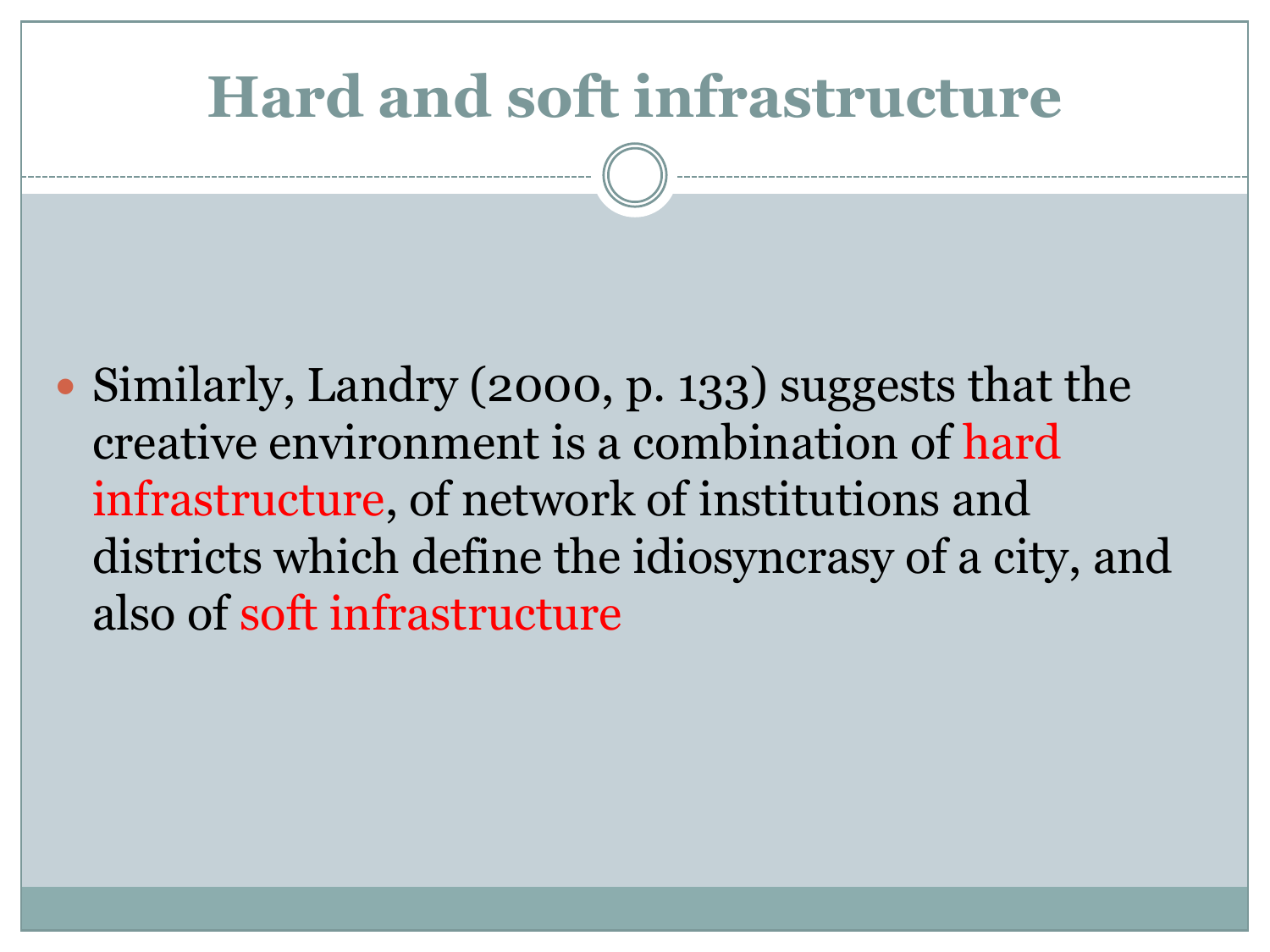### **Soft Infrastructure**

- Soft Infrastructure :
- "*system of associative structures and social networks, connections and human interactions, that underpins and encourage the flow of ideas between individuals and institutions*"
- Potential vector of original creative process, especially in a city like Shanghai.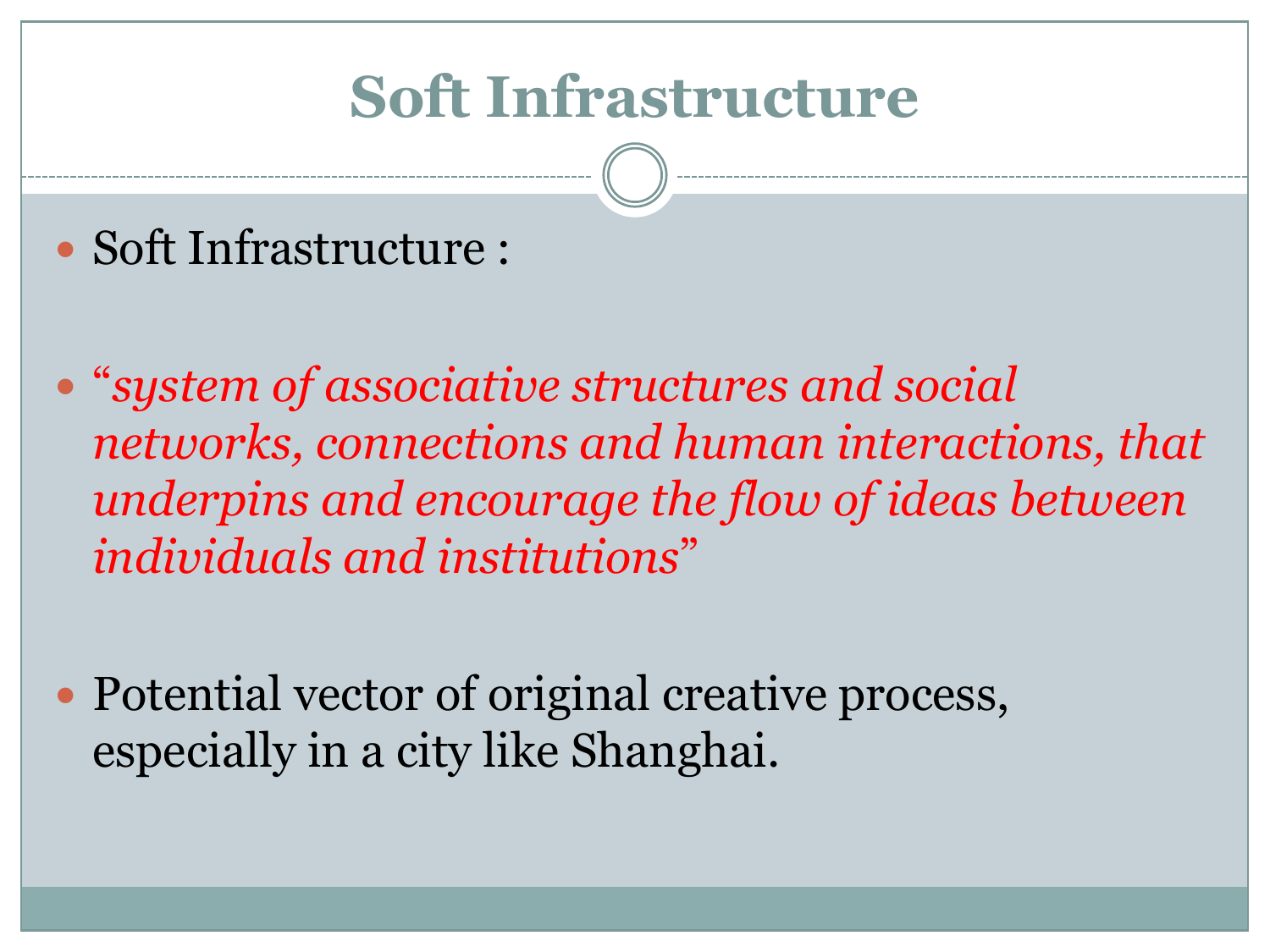### **Soft infrastructures reflect of cultural assets**

• Soft infrastructures as cultural assets

 Differences between West and Chinese civilization in order to understand that a pure replication of the concept of 'creative industries' as the foundations of creative city should not be appropriate (Wang, 2004).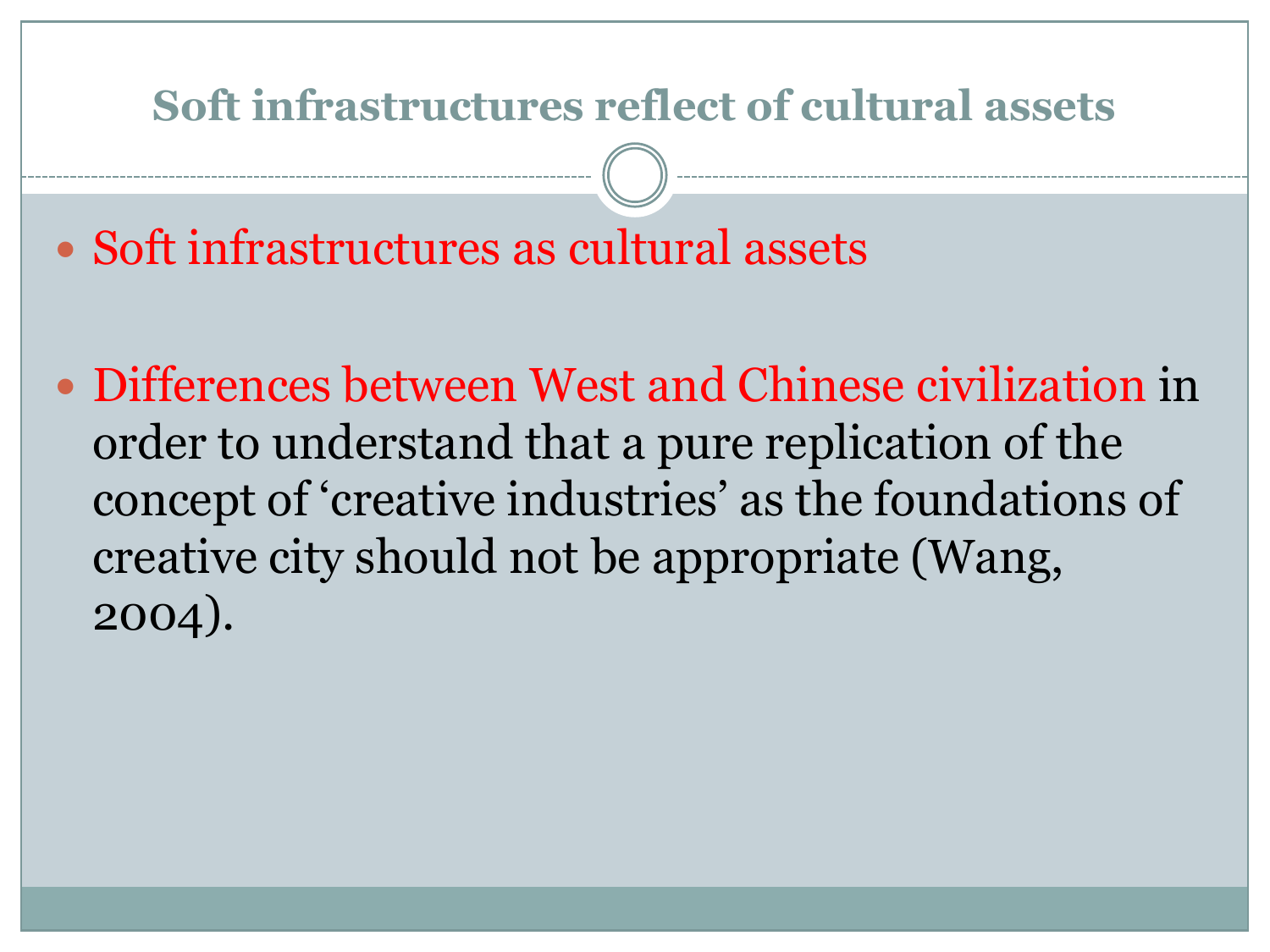## **"Creative Milieu" -** *Guanxi*

- We analyze the Soft Infrastructures as keys elements of "Creative Milieu" in the case of Chinese Culture.
- For that, we introduce the concept of *Guanxi* to show the cultural advantage of Chinese society in managing the dilemma of creative city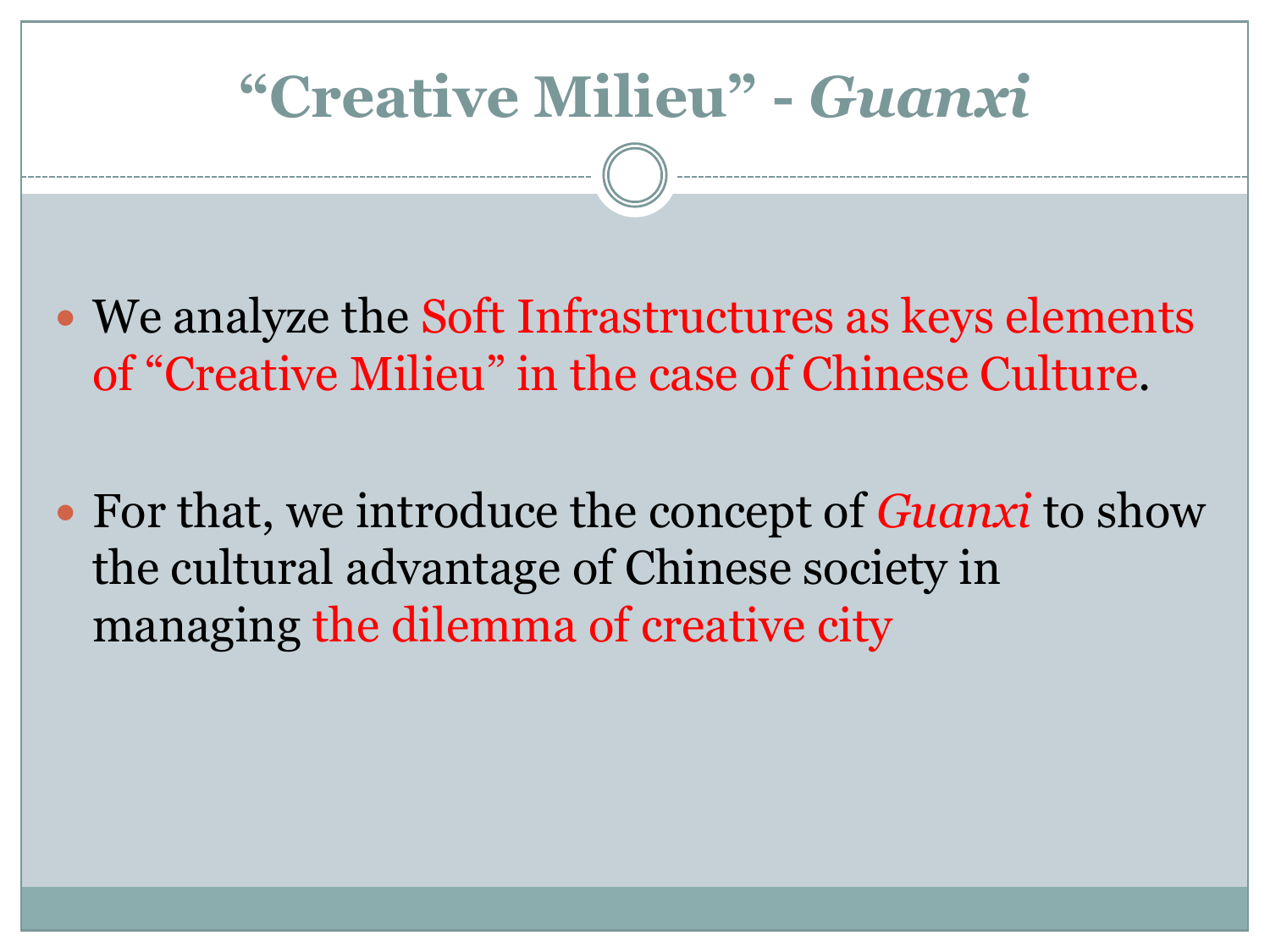*Guanxi as a hyphen between soft and hard infrastructures of a creative city*

• Cohendet *et al.* (2010) suggest that three layers could shape the anatomy of a creative city:

- underground which concern the level of individuals,
- upper ground as the level of formal firms and institutions,
- middle ground as the level of communities and the bridge between the under and upper ground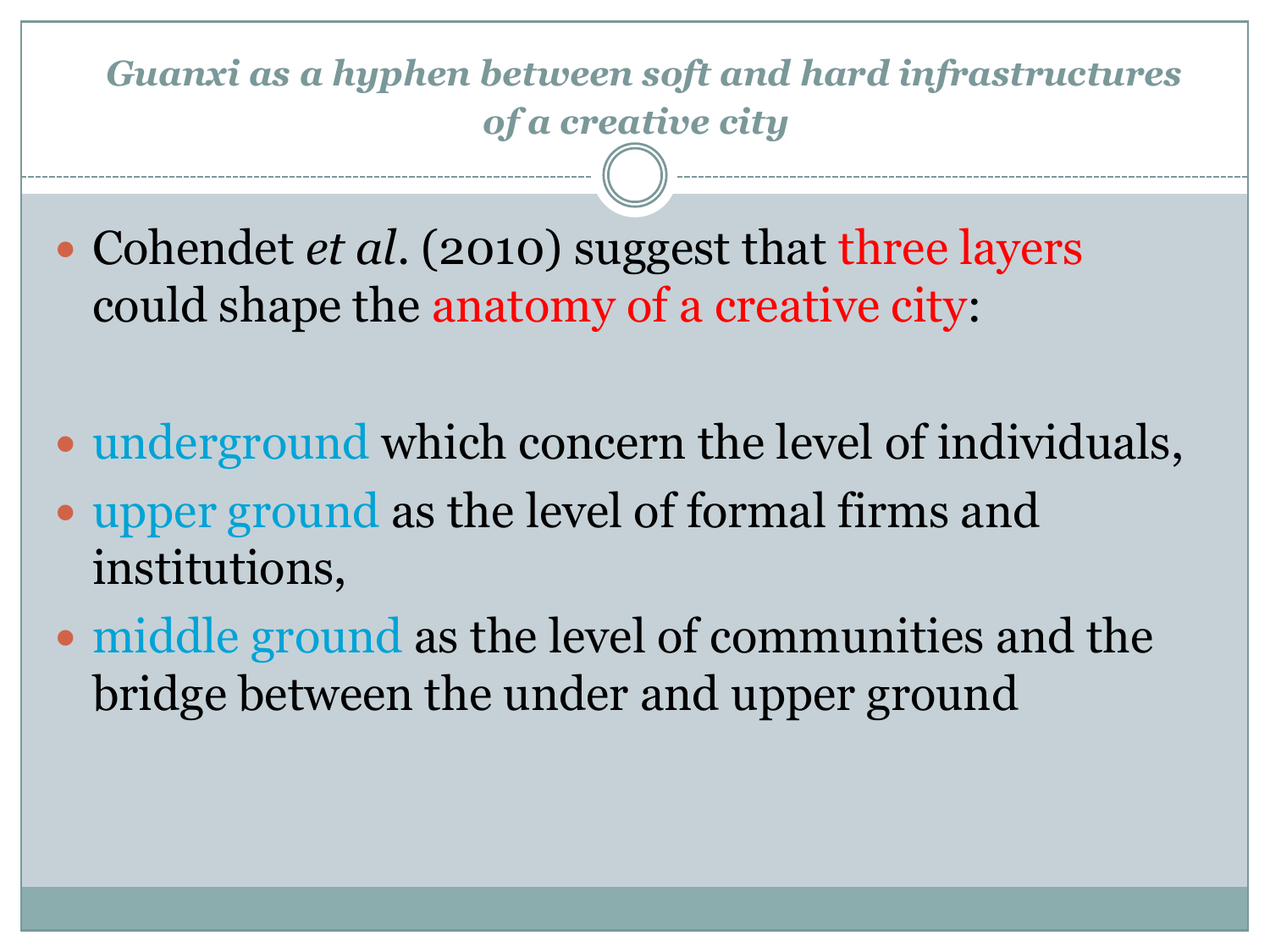### **The dynamic of creativity in a city is "***the***" expression of the solution of dilemma**

 The nature of the dynamic of creativity in a city is "*the*" expression of the solution of the dilemma

- between the informal and free creativity of individuals (underground / soft infrastructures)
- and the more formal and coerced behaviors of institutions (for instance municipalities, agencies, and government)
- in the implementation of policies such as creative cluster strategies (upper ground / hard infrastructures).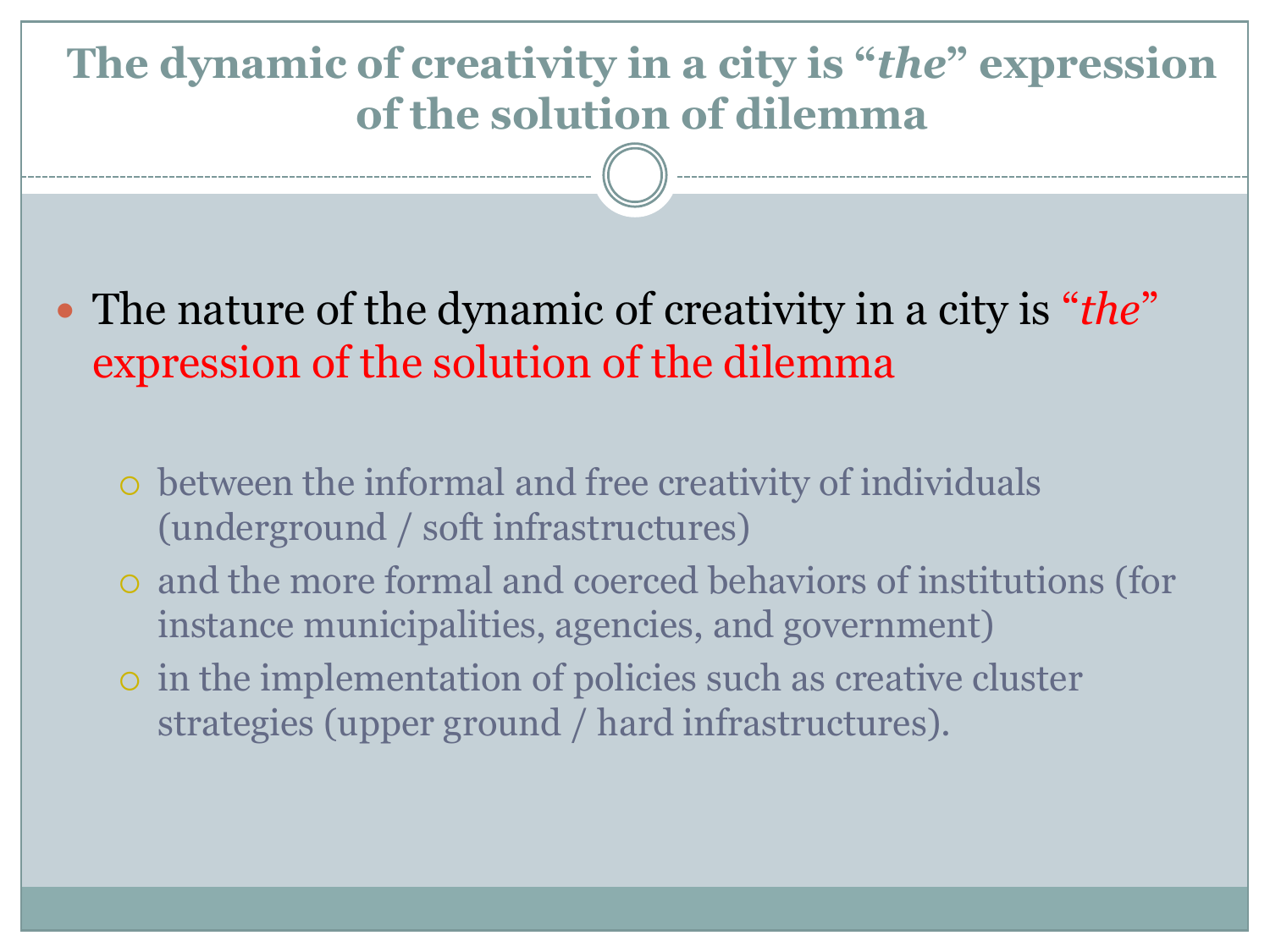### **Creative city as a form of duality where this dilemma is resolved**

- A creative city could be than understood as a form of duality where this dilemma is resolved and used as a force.
- The role of a creative city is not only to allocate resources according to the hard infrastructures logic,
- but also to initiate creativity and creation of new knowledge without too much constraints and pressures at the underground and middle ground.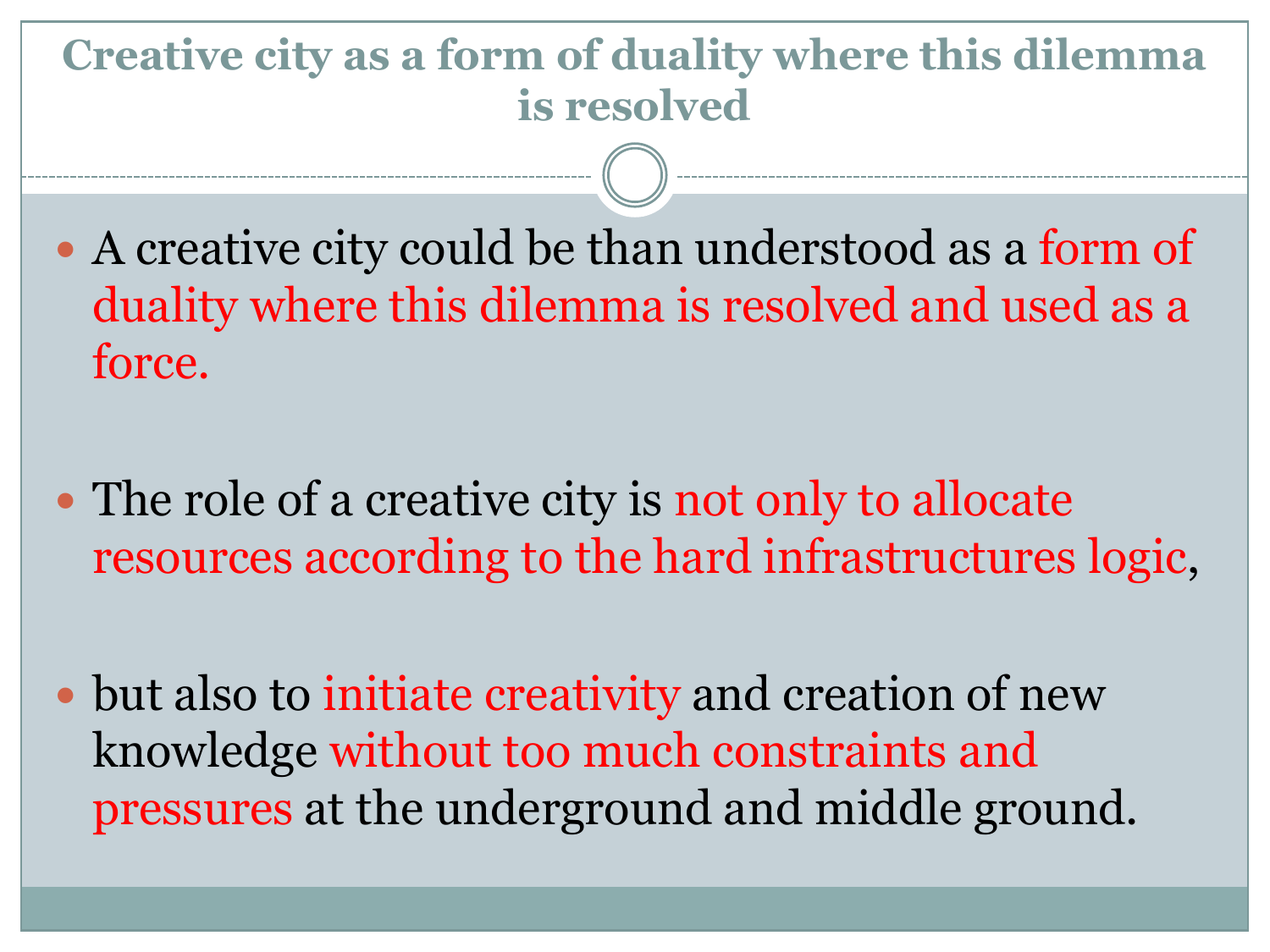## Expression of the dilemma

- The dilemma is precisely between control (hard infrastructure) *versus* commitment (soft infrastructure)
- and stability (hard infrastructure) *versus* change (soft infrastructure).
- Hard infrastructure is a source of coherence and order, but also a source of inertia if it seems too heavy and too much constrained.
- Soft infrastructure is a source of creativity, but it can also when it is an extreme situation – involve the disappearance of the organizational structure, thus destroying all references and codes.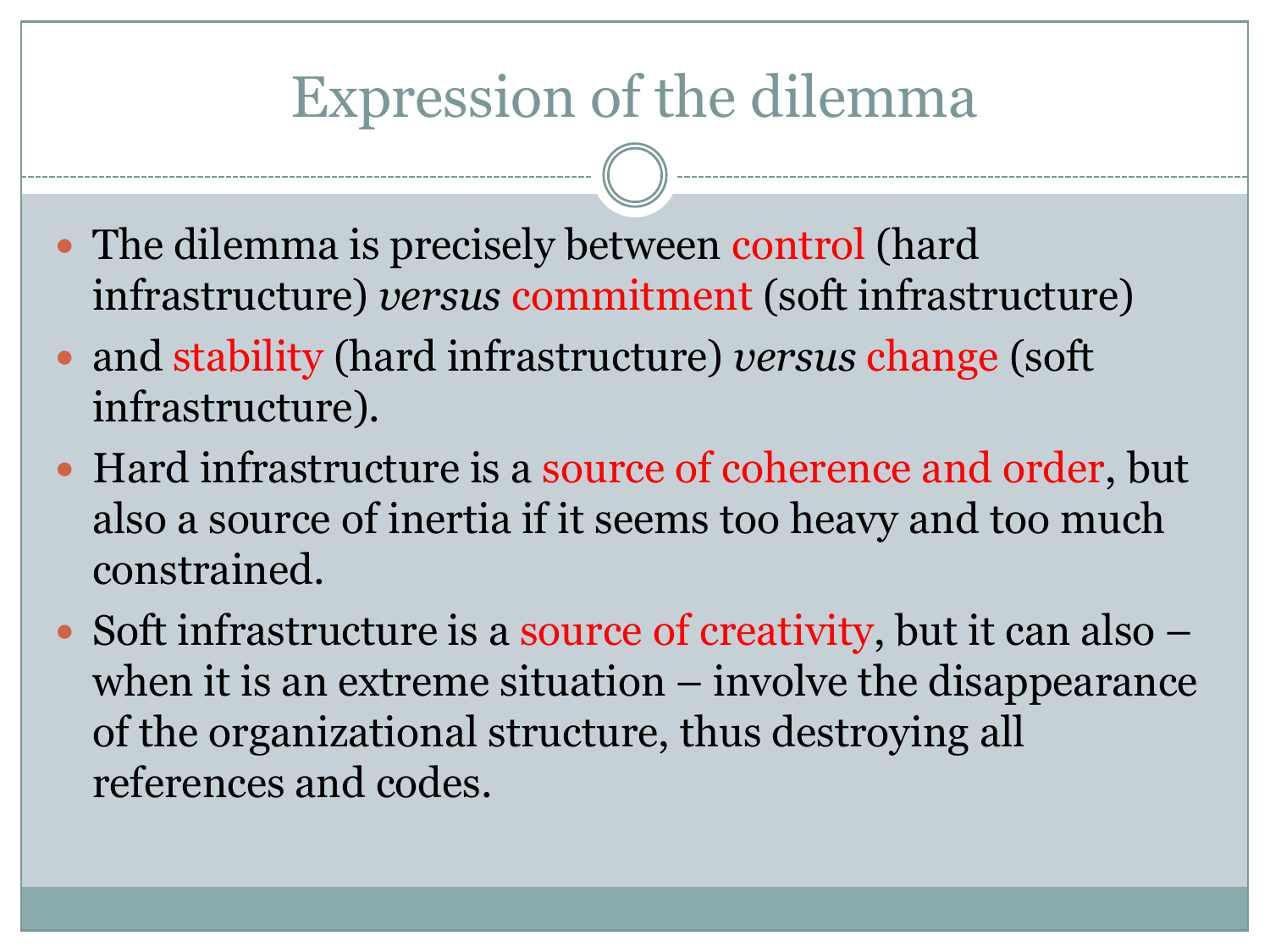### **Guanxi could be the natural middle ground of creative city in China**

- Agenda for creativity in Shanghai according to Chen (2012), which is now to reinforce the soft infrastructures as the hard one is now quite important.
- Related link between the two types of infrastructure could be a very specific social network: *Guanxi* as a community of knowledge (Munier & Huan, 2010).
- We suggest that *Guanxi* could be the natural middle ground of creative city in China (Soil of the Chinese culture (Fei, 1992))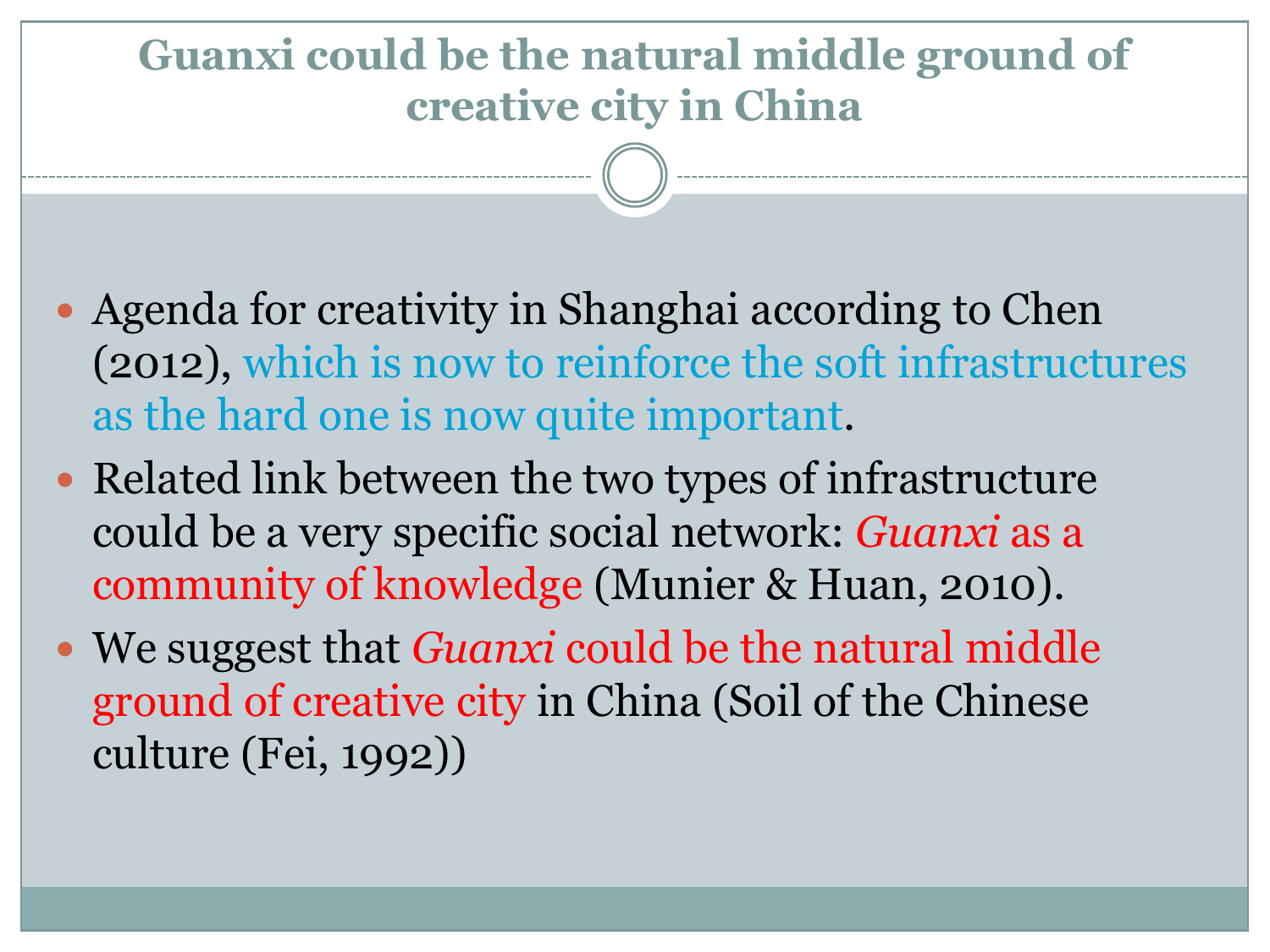

 Technically, *Guanxi* stands for any type of relationship

- *Guanxi* is than a social capital, an important resource that a person can use in order to find some best practices.
- *Guanxi* is also a set of assets, a hyphen between individuals and formal institutions (Xin & Pearce, 1996).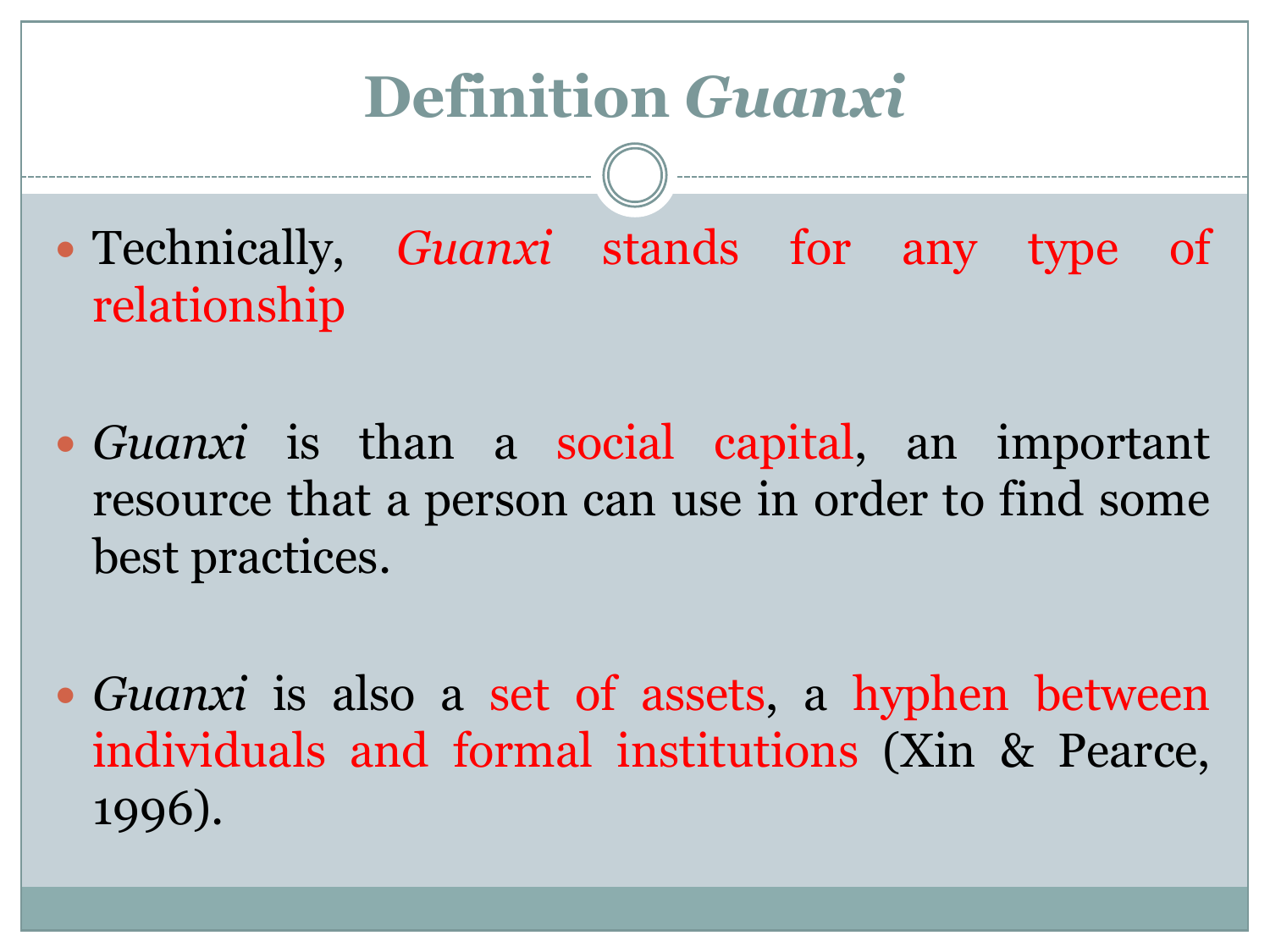## **Definition** *Guanxi*

- *Guanxi* can facilitate the transfer of tacit knowledge
- *Guanxi* can build up the trust that is necessary for someone who wants to share his experience (Levin & Cross, 2004).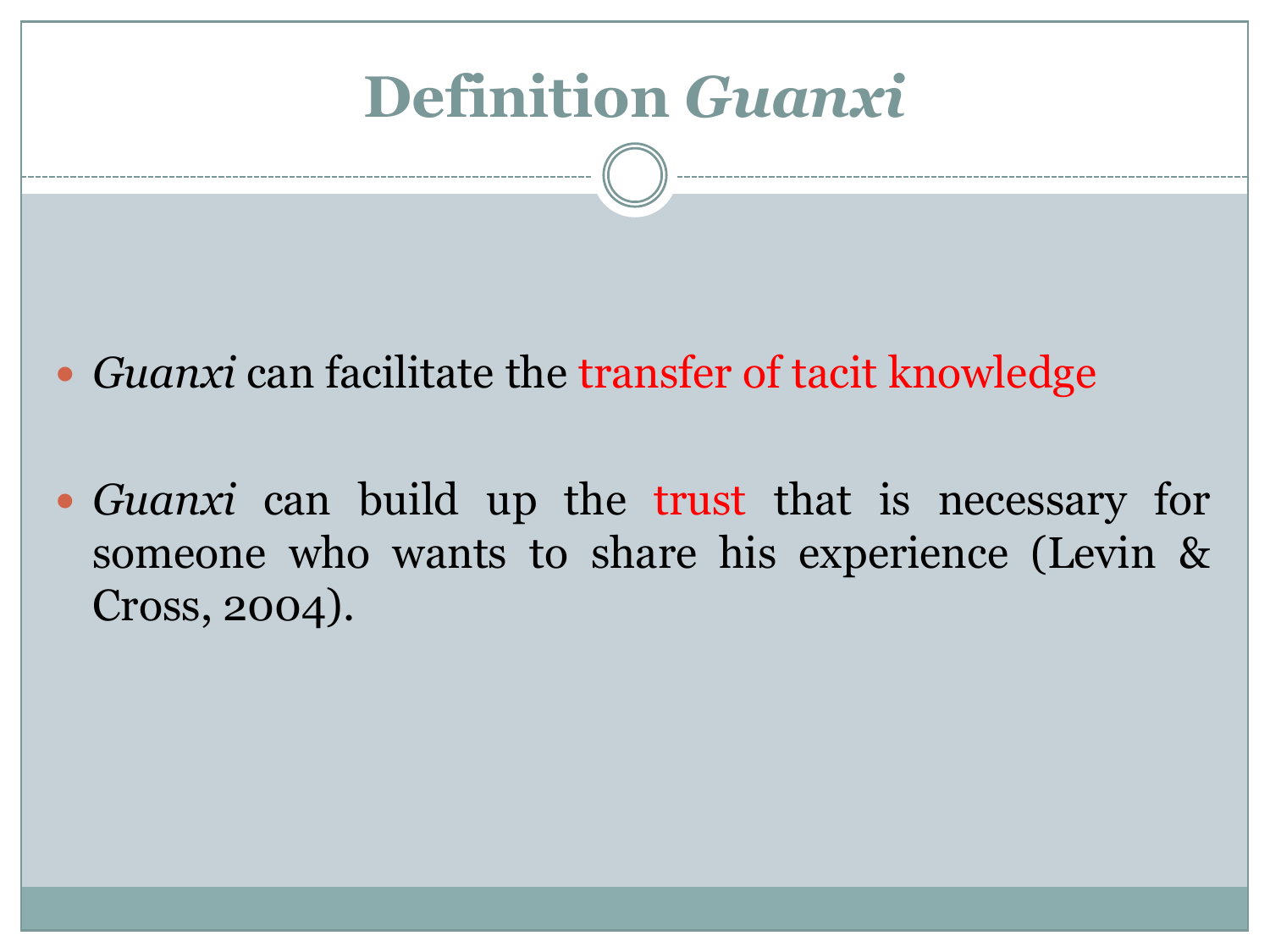### *Confucianism, copyright and creativity*

- Soft knowledge is really central in knowledge and creative economy.
- In this respect, it seems that, according to traditional Western approaches, creativity is possible only if a cultural and political revolution will take place in China.
- Of course, we do not adhere to this Manichean view.

 $\bullet$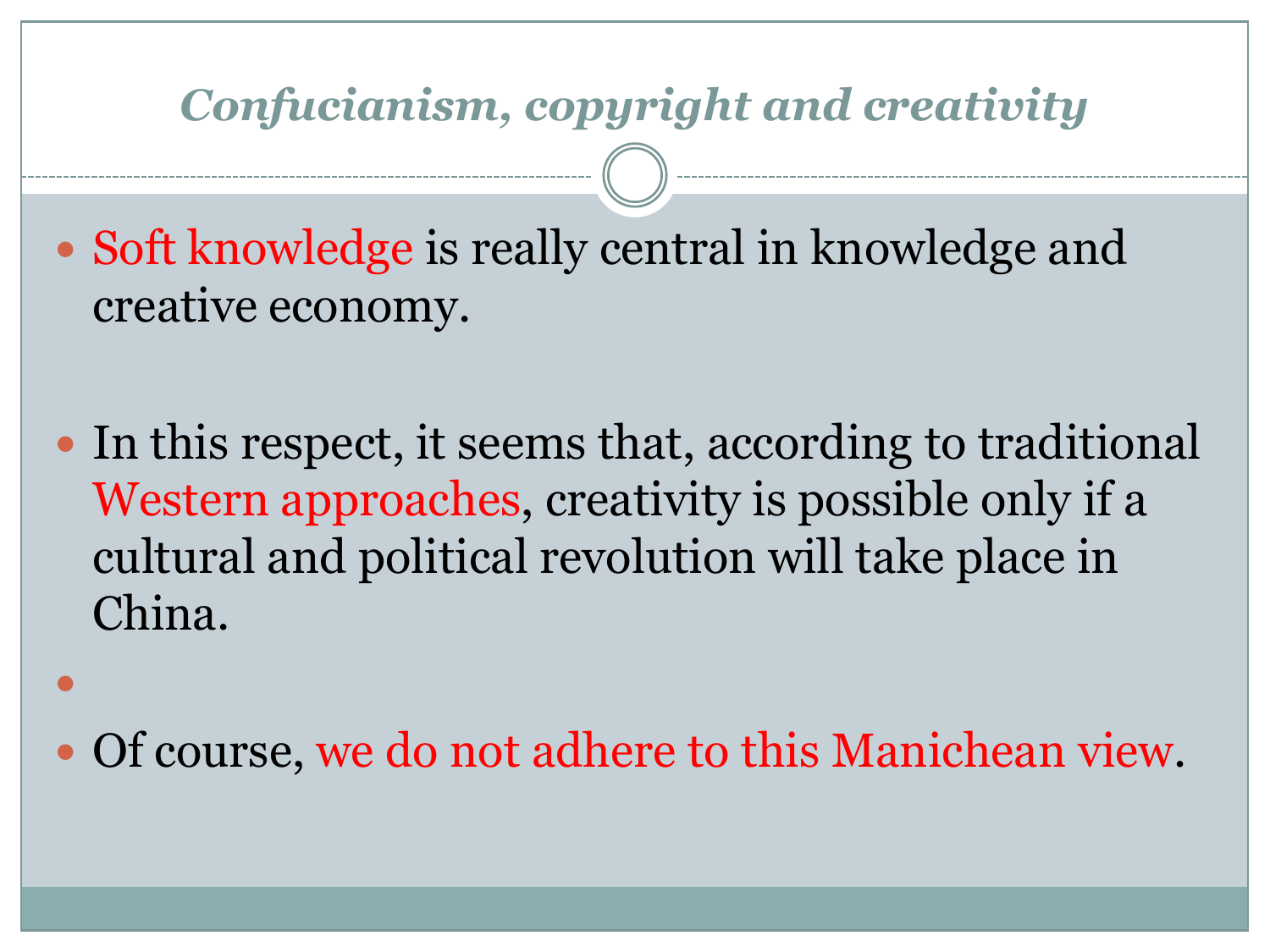### *Confucianism, copyright and creativity*

- The question of intellectual property in China should be understood in the spectrum of Confucianism.
- Confucianism culture, which is completely different from the west point of view about many things and understandings

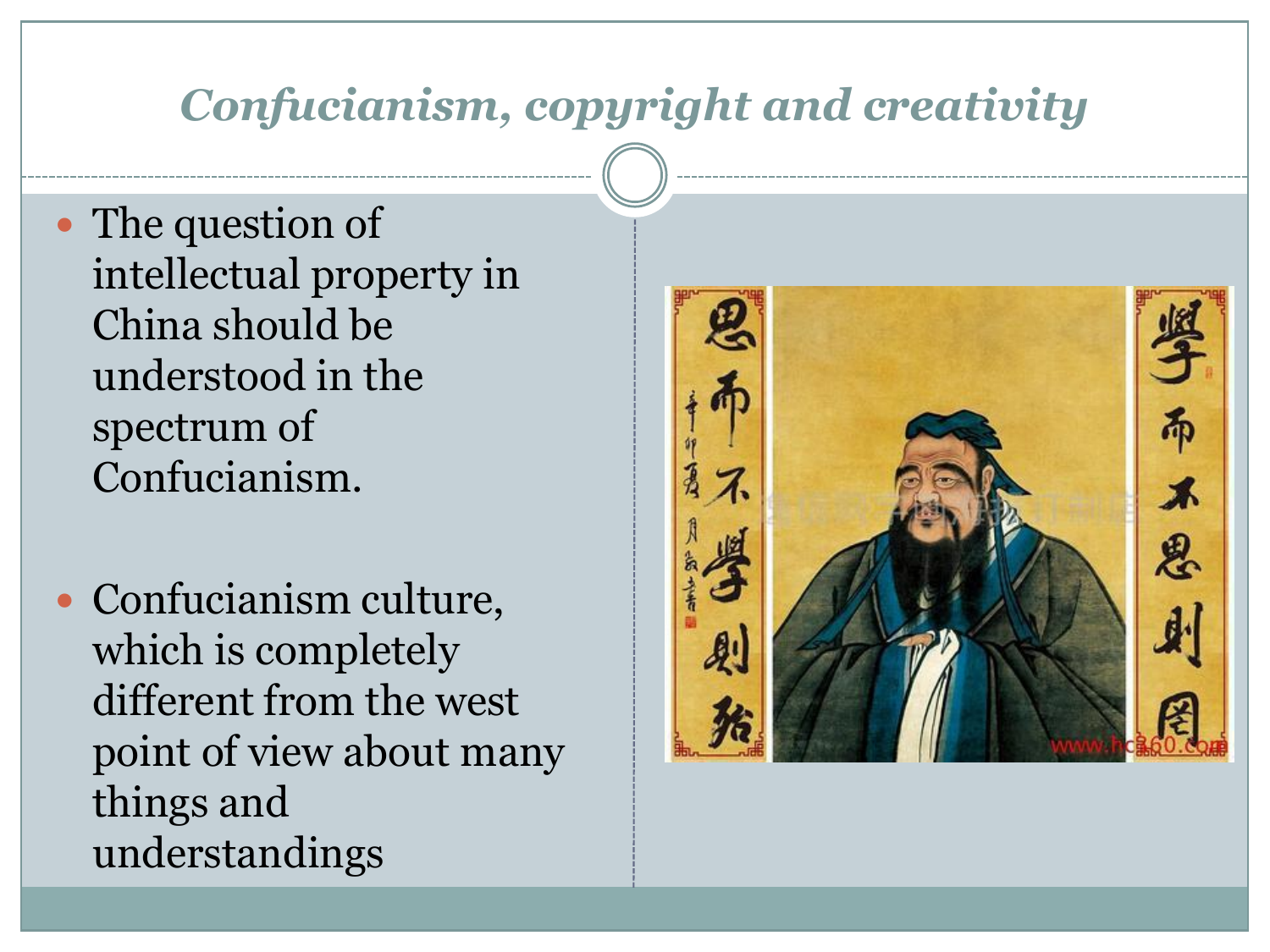### *Confucianism, copyright and creativity*

 *"It has been argued that China"s Confucian traditions focused on the transmission or passing down of creative works for others to build on, rather than learning or creation as in individualized activity"* 

 Montgomery L. & B.F. Fitzgerald (2006), "Copyright and the Creative Industries in China", *International Journal of Cultural Studies*, Vol 9(3): 407-418.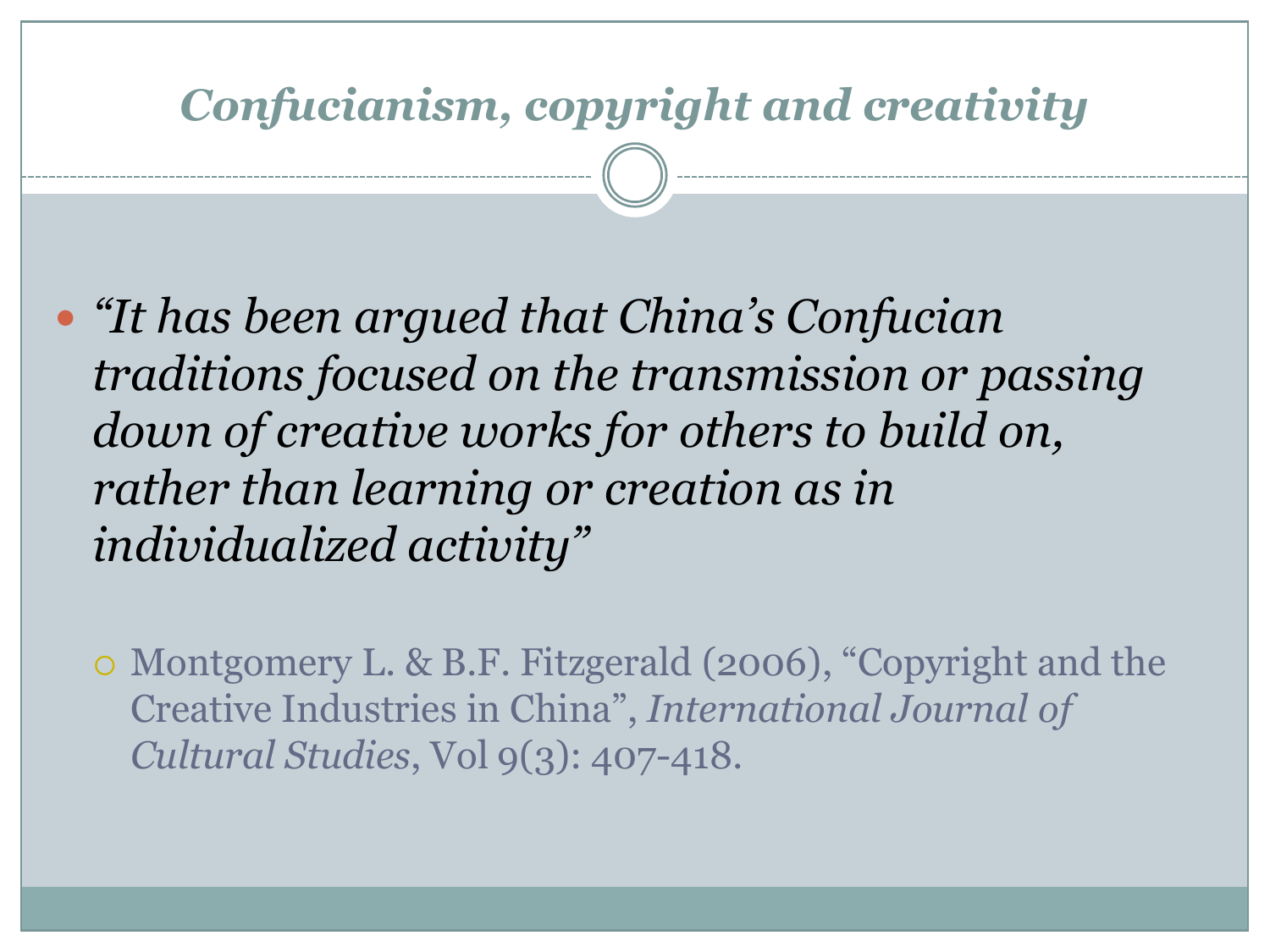### **"***creative da-tong'* **Liao (2006, p. 402)**

 $\bullet$ "*The phrase "creative da-tong" incorporates western reformist agendas with the current official Chinese agenda. The Chinese term da-tong (…) can serve as a keyword that provides a further development goal, incorporating the current Chinese policy agenda of xiaokang ["middle-class, well-off"] society, and also embodying the alternative notion of creative industries that builds on the concepts of "free culture" (…) and creative labour. "Creative da-tong" describes a political and pragmatic coalition of creative labour (not yet intellectual propertized) with cultural industries (on the way to being disorganized and networked*".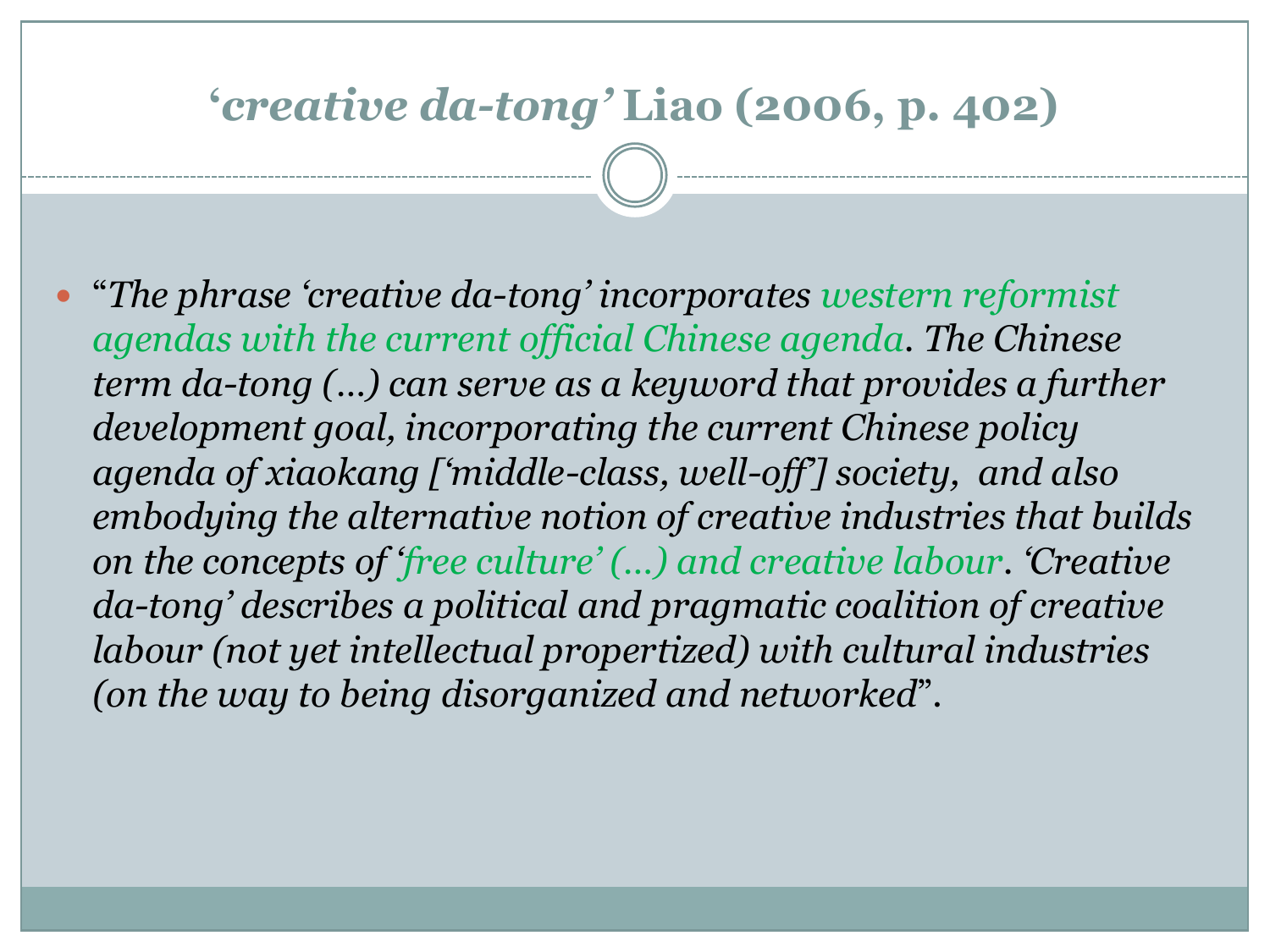• Thaler H.R. & C.R. Sunstein (2008, pp. 5-6) assert that nudge leads "*any aspect of the choice architecture that alters people"s behaviour in a predictable way without forbidding any options or significantly changing their economic incentives* (…) *to influence choices in a way that will make the chooser better of as judged by themselves*".

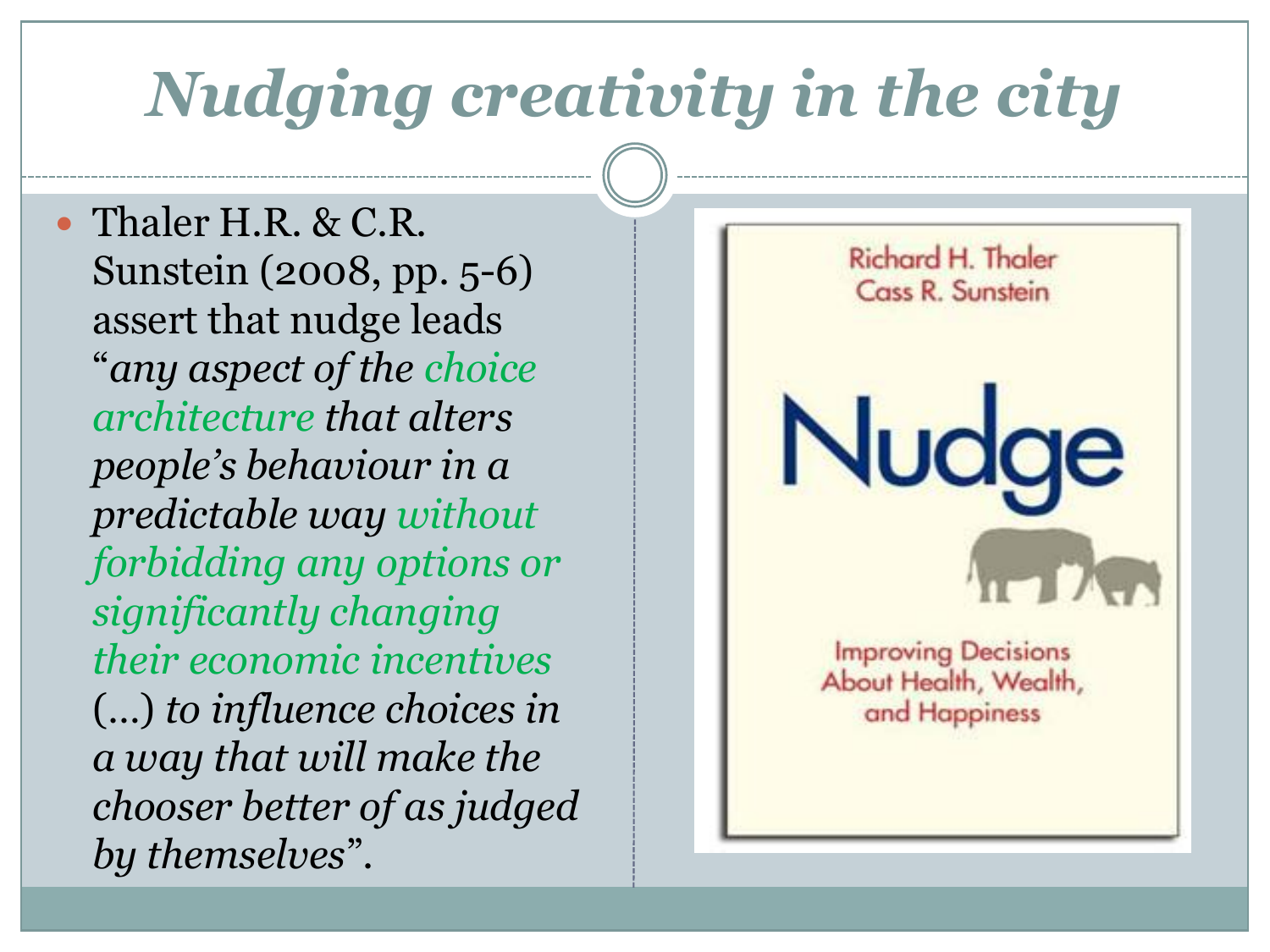- Nudging creativity in the city seems to be the viable policy both to keep and promote the dynamics of creativity at the underground together with a capture at the upper ground
- Viable in the sense that nudge avoids the opposition between them.
- The government has to influence and to promote Creative clusters without stifling the very creativity of creators.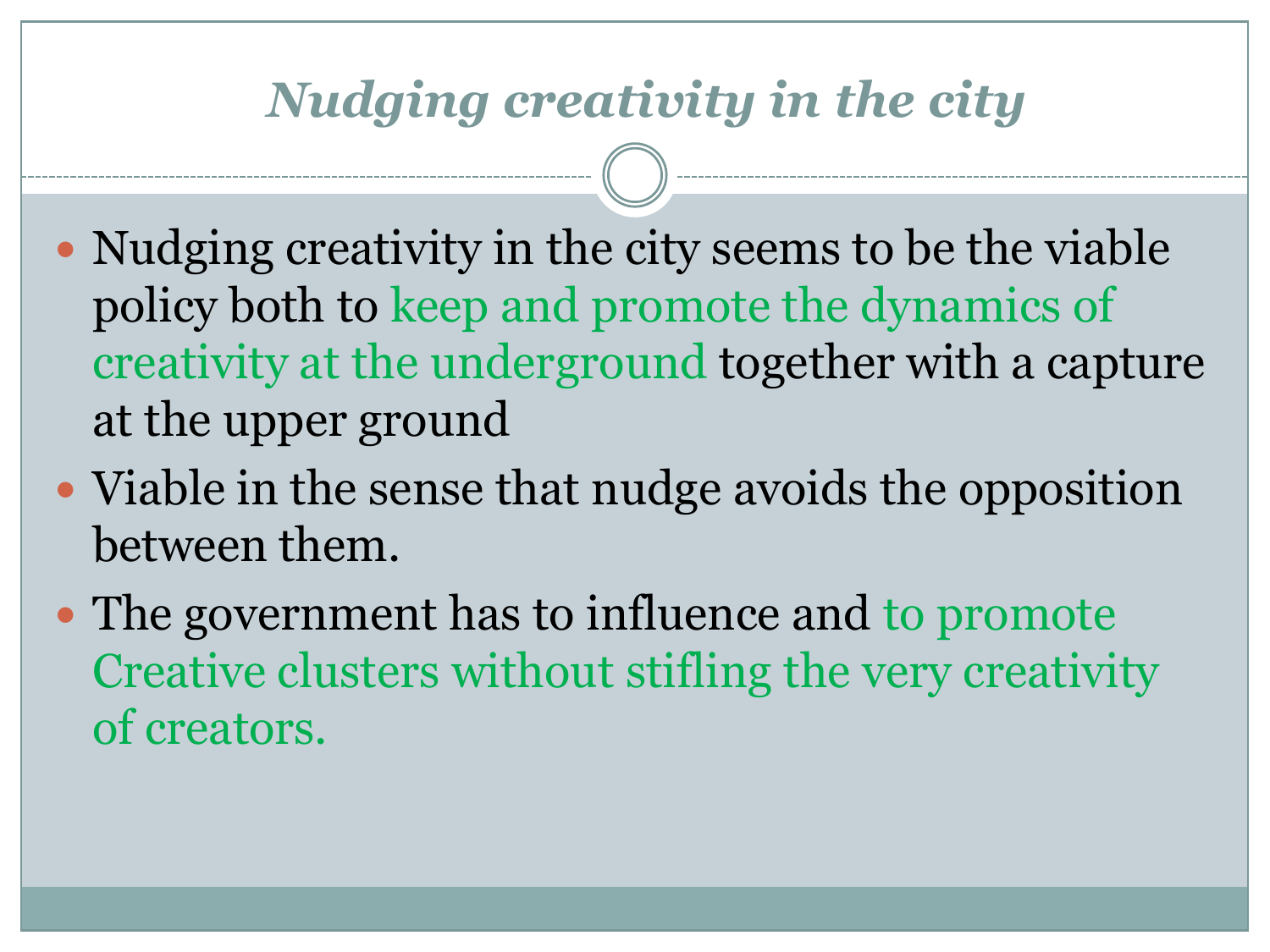- Nudge policy seems to be than the 'smart' policy because of low cost and also because it provides the freedom for creativity at the bottom-up process
- This is again a form of "*Dual-Track*" approach (Gang, 1994) that permits both market incentive and state intervention.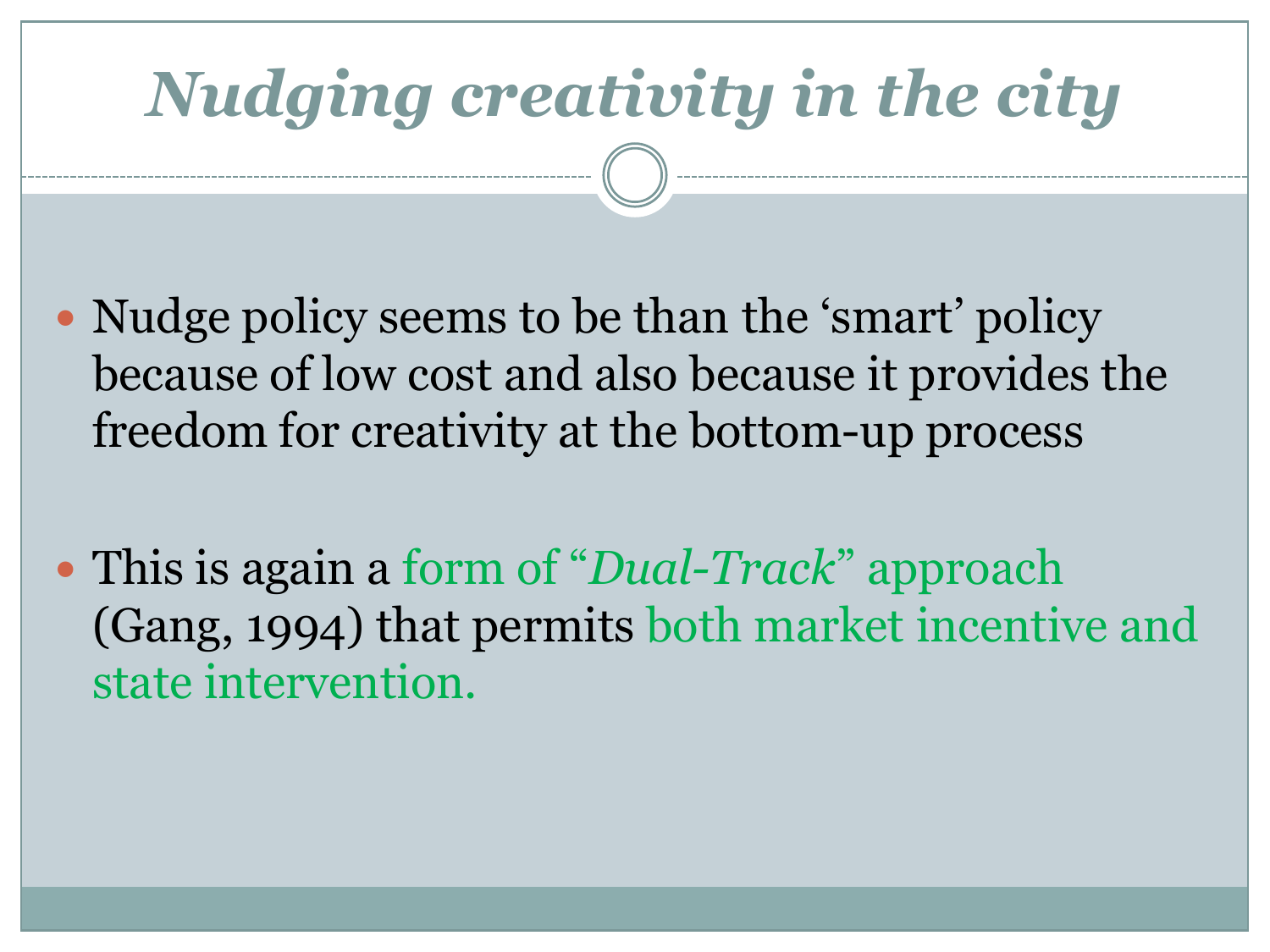- Nudge policy appears to be also very useful considering the very specific role of *Guanxi* in Chinese society.
- Include the aspect of social pressures in the choice architecture.
- Individuals consider how others perceive them; look at some people within the community when they have to cope with some difficulties; search trust and use the inter-relational influences.
- Very close to *Guanxi*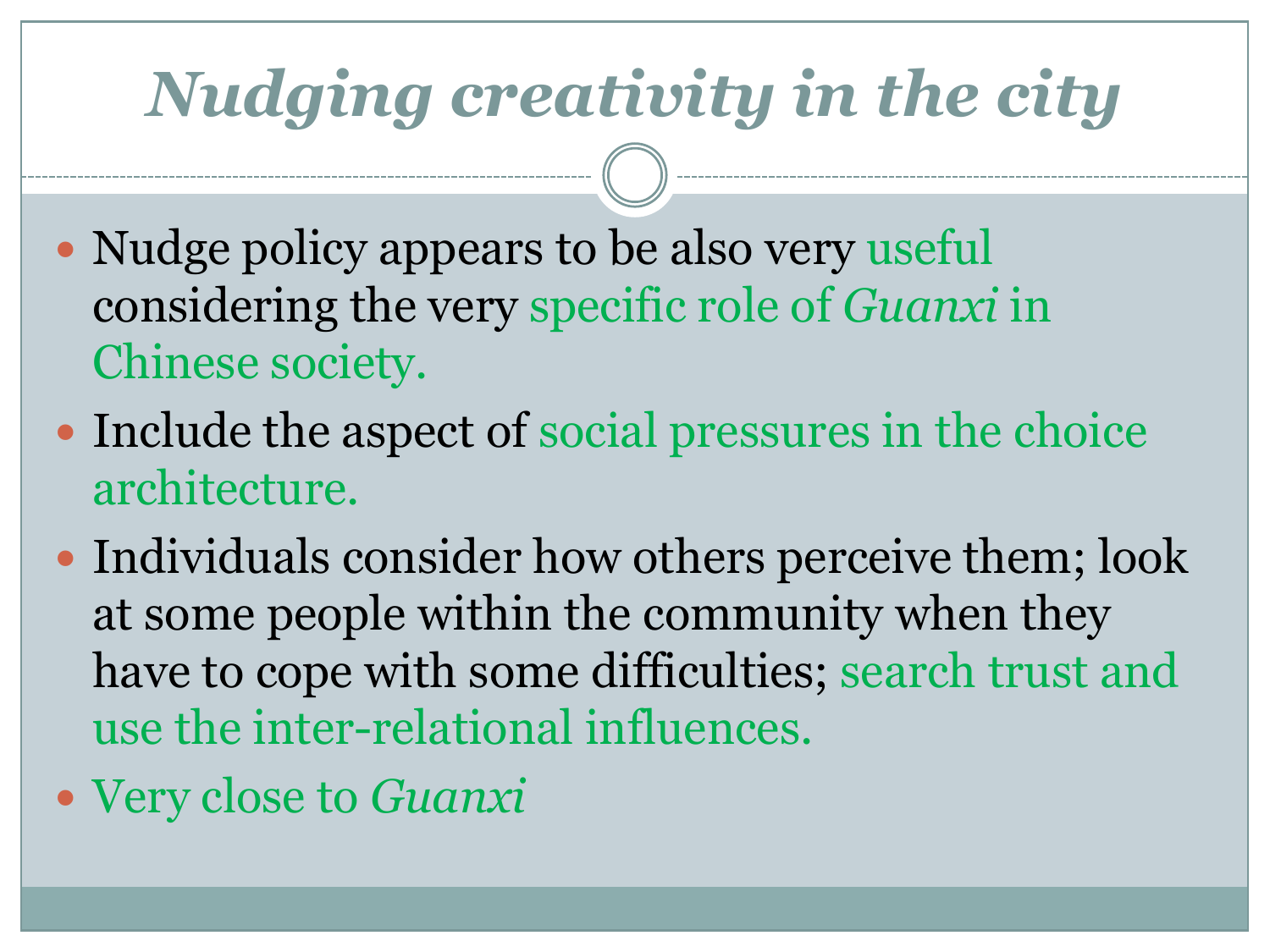## **Conclusion**

- Idea that the economic model based on growth with low cost of labour is no longer viable and that it should go to the "made in china" to "created in china"
- Chinese culture seems to have a natural advantage based on the practice of *Guanxi*.
- This is similar to a community of knowledge and appears as the middle ground level of the anatomy of a creative city.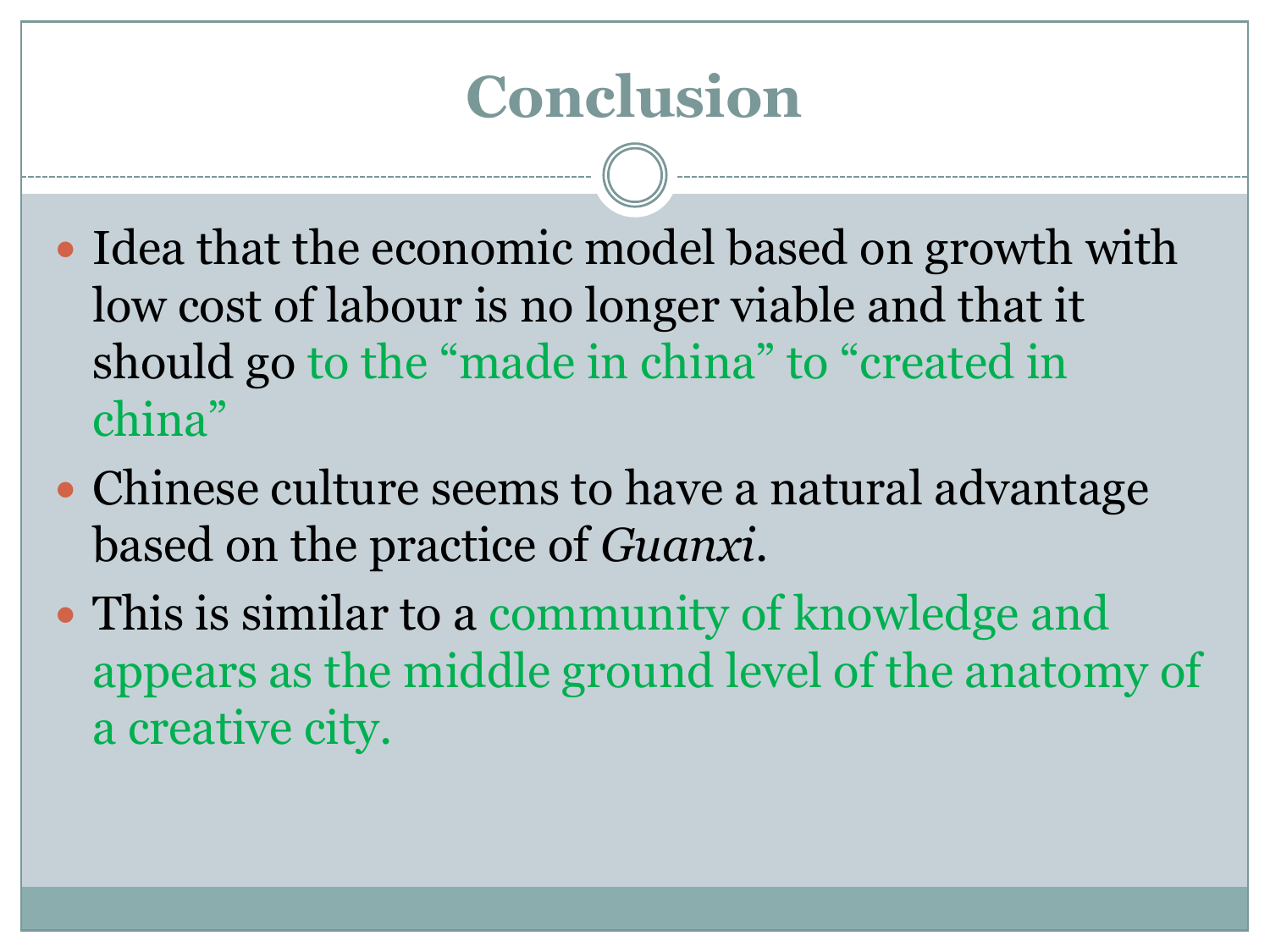## **Conclusion**

- Chinese culture allows also an adapted Nudge policy application.
- The outlook is to overcome the limitations of this article which is essentially programmatic.
- We try to provide empirical evidence to the conceptual foundations

 $\bullet$ 

• and a second perspective, we show that a conceptual link between the happiness of individuals within the city and the creativity that exists.